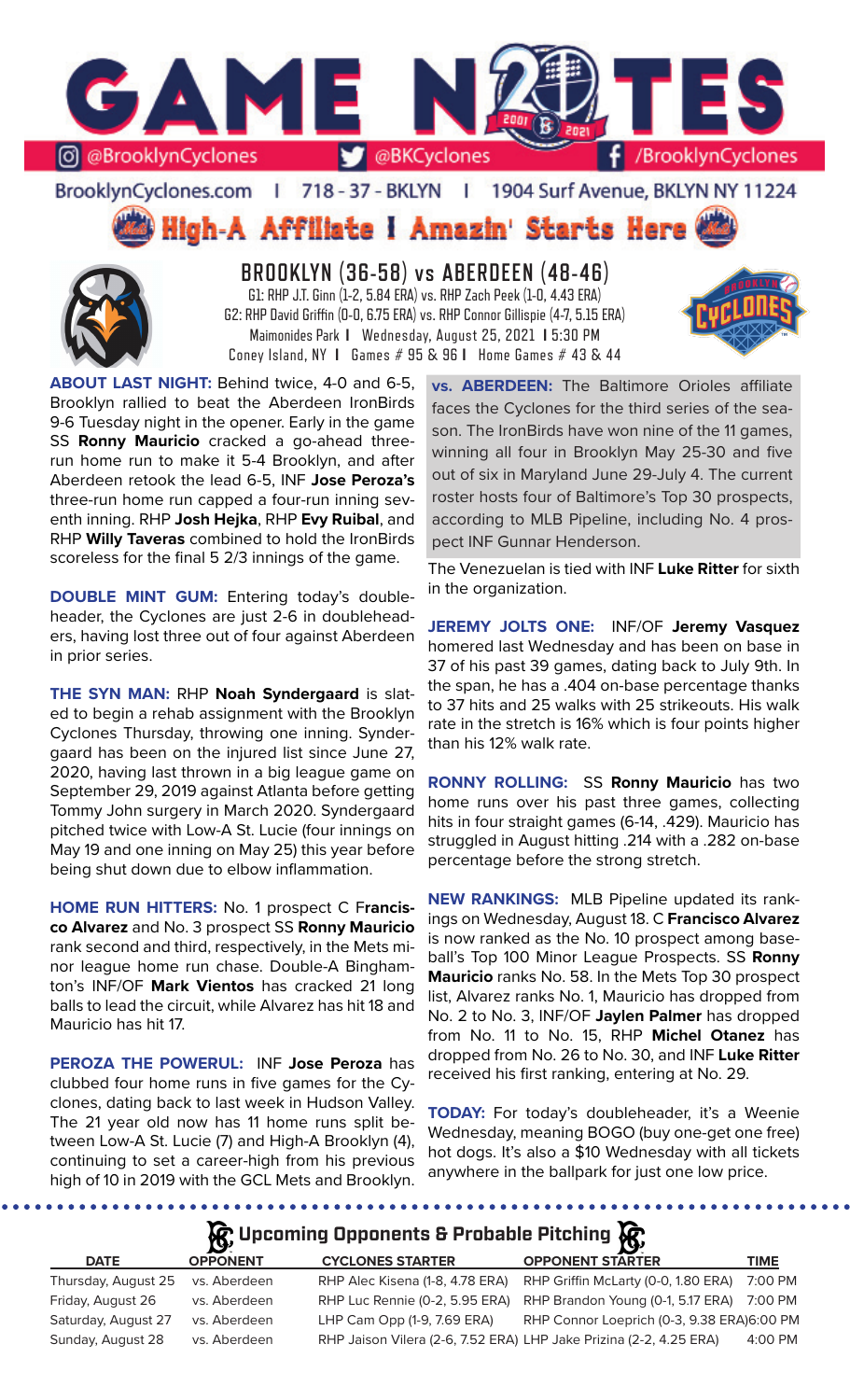

**LOW-A LIFE:** The Mississippian made eight starts with the St. Lucie Mets, striking out 35 hitters in 38 2/3 innings with a 2.56 ERA. In his final two starts, Ginn went six innings in each outing, collecting a quality start in each. In his penultimate start, against the Fort Myers Miracle, Ginn struck out 10 batters.

\$2.9 million as a draft-elligible sophomore.

**BULLDOG HISTORY:** During his time at Mississippi State, Ginn was the second Bulldog to be named National Freshman of the Year by Baseball America in 2019. The other Bulldog was Rafael Palmeiro in 1983.



**Height:** 6-0 **Weight:** 196 **Bats**: Right **Throws**: Right **Date of Birth:** July 16, 1996 **Age**: 24 **Hometown:** Hanover, MA **College: Curry College**

|             |              |            |                                       |                      |                | <b>High-A Brooklyn Cyclones</b> |                |                |             |            |
|-------------|--------------|------------|---------------------------------------|----------------------|----------------|---------------------------------|----------------|----------------|-------------|------------|
| <b>DATE</b> | OPP          | <b>DEC</b> | IP                                    | н                    | R              | ER                              | <b>BB</b>      | к              | ΗR          | <b>AVG</b> |
| 8/19        | @ HV         |            | 6.0                                   | 6                    | 3              | 3                               | 1              | 3              | $\Omega$    | .271       |
| 8/12        | @ WIL        | L          | 5.0                                   | 5                    | 5              | 5                               | 4              | 3              | $\Omega$    | .270       |
| 8/6         | <b>HV</b>    |            | 3.0                                   | 6                    | 5              | 5                               | 1              | 5              | $\Omega$    | .273       |
| 7/30        | $@$ JS       | L          | 5.0                                   | 4                    | 3              | $\overline{2}$                  | 0              | 5              | $\Omega$    | .225       |
| 7/23        | <b>WIL</b>   | W          | 5.2                                   | 5                    | 1              | 1                               | 0              | 6              | $\Omega$    | .238       |
|             |              |            |                                       | Low-A St. Lucie Mets |                |                                 |                |                |             |            |
| <b>DATE</b> | <b>OPP</b>   | <b>DEC</b> | IP                                    | н                    | R              | ER                              | <b>BB</b>      | K              | <b>HR</b>   | <b>AVG</b> |
| 7/17        | @ PMB        |            | 6.0                                   | 3                    | 3              | $\overline{2}$                  | $\overline{2}$ | 4              | $\Omega$    | 195        |
| 7/10        | <b>FTM</b>   | W          | 6.0                                   | 4                    | 0              | 0                               | 1              | 10             | 0           | .204       |
| 7/3         | @ CLR        | L          | 5.2                                   | 4                    | $\overline{2}$ | 2                               | 1              | 4              | 1           | .207       |
| 6/26        | <b>DUN</b>   |            | 5.0                                   | 4                    | 3              | 3                               | $\overline{2}$ | 5              | 1           | .208       |
| 6/20        | @ JUP        | W          | 5.0                                   | 4                    | 3              | 3                               | 1              | 4              | $\Omega$    | .204       |
| 6/15        | @ JUP        |            | 4.0                                   | 1                    | $\Omega$       | $\Omega$                        | 0              | 5              | $\Omega$    | 194        |
| 6/9         | <b>PMB</b>   |            | 4.0                                   | 4                    | 1              | 1                               | 1              | $\overline{2}$ | 1           | .261       |
| 6/3         | @ FTM        |            | 3.0                                   | $\overline{2}$       | 0              | $\Omega$                        | $\overline{2}$ | 1              | 0           | .250       |
|             | K%           |            |                                       |                      | BB%            |                                 |                |                | <b>HR/9</b> |            |
|             |              |            |                                       |                      |                |                                 |                |                |             |            |
|             | 20.6%        |            |                                       |                      | 5.6%           |                                 |                |                | 0.00        |            |
|             | <b>BABIP</b> |            |                                       |                      | GB%            |                                 |                |                | <b>FIP</b>  |            |
|             | .347         |            |                                       |                      | 61.6%          |                                 |                |                | 3.21        |            |
|             |              |            |                                       |                      |                |                                 |                |                |             |            |
|             |              |            | <b>GINN'S SEASON AND CAREER HIGHS</b> |                      |                |                                 |                |                |             |            |
|             | 2021 Season  |            |                                       |                      |                |                                 |                |                | Career      |            |

1 1 1 (7/10 vs. Ft. Myers) **Double Digit K Games**<br>1 (7/10 vs. Ft. Myers) **Double Digit K Games**<br>6 (8/6 vs. Hudson Valley) **High Hits, Game** 5 (2x, 8/6 at Wilmington) **High Runs, Game** 5 (2x, 8/18 at Wilmington)

10 (7/10 vs. Ft. Myers) **Strikeouts** 10 (7/10/21 vs. Ft. Myers) 6 (8/6 vs. Hudson Valley) **High Hits, Game** 6 (8/6 vs. Hudson Valley) 1 (3x, 7/3 at Clearwater) **High HR, Game** 1 (3x, 7/3 at Clearwater)

High Walks, Game 4 (8/18 at \

6 (2x, 7/17 at Palm Beach) **Innings Pitched, Game** 6 (2x, 7/17 at Palm Beach) # 48 DAVID GRIFFIN RHP

**How Obtained:** Signed as minor league free agent June 18, 2021

**NICE TO HEAR FROM YOU AGAIN:** David Griffin makes his Maimonides Park debut.

**MEET THE (ST. LUCIE) METS:** Griffin made seven starts with the Low-A St. Lucie Mets after making his minor league debut with High-A with Brooklyn June 19 at Wilmington. Griffing posted a 3.05 ERA, allowing 13 earned runs over 38 1/3 innings with 48 strikeouts and 18 walks.

**THE SKINNY (METRICS):** Griffin struck out nearly 31% of hitters while walking 11.5%. His FIP sat at 3.64 with a .259 batting average on balls in play.

**INDY 2021:** Made six start this year for the Rail Cats, posting a 4.31 ERA in 31.1 IP. He struck out 36 and walked 10, allowing 29 hits, 11 earned runs, and two home runs.

**REAL LIFE CAN WAIT:** Griffin worked as an outside sales representative for UniFirst Corporation in the fall after graduating from Curry. UniFirst Corporation is a uniform rental company based in Wilmington, Massachusetts, that manufactures, sells, and rents uniforms and protective clothing.

|      | 2021 GAME-BY-GAME |            |            |     |                 |                |                                 |                |   |          |            |  |  |
|------|-------------------|------------|------------|-----|-----------------|----------------|---------------------------------|----------------|---|----------|------------|--|--|
|      |                   |            |            |     |                 |                | <b>High-A Brooklyn Cyclones</b> |                |   |          |            |  |  |
|      | <b>DATE</b>       | <b>OPP</b> | <b>DEC</b> | ΙP  | н               | R              | ER                              | BB             | ĸ | ΗR       | <b>AVG</b> |  |  |
|      | 8/15              | @ WIL      |            | 5.0 | $\overline{2}$  | $\Omega$       | $\Omega$                        | 3              | 8 | 0        | .389       |  |  |
|      | 6/19              | @ WIL      |            | 3.2 | 9               | 7              | 4                               | 3              | 1 | 0        | .429       |  |  |
|      |                   |            |            |     | Low-A St. Lucie |                |                                 |                |   |          |            |  |  |
|      | <b>DATE</b>       | <b>OPP</b> | <b>DEC</b> | IP  | н               | R              | ER                              | BB             | ĸ | ΗR       | <b>AVG</b> |  |  |
|      | 8/7               | <b>PMB</b> | W          | 5.0 | $\overline{2}$  | $\Omega$       | 0                               | 3              | 8 | 0        | .178       |  |  |
| 7/31 |                   | @DBT       | L          | 5.0 | 4               | $\overline{2}$ | $\overline{2}$                  | 3              | 5 | $\Omega$ | .185       |  |  |
|      | 7/24              | <b>BRD</b> |            | 6.2 | 1               | $\Omega$       | 0                               | 5              | 8 | 0        | .178       |  |  |
|      | 7/18              | @ PMB      | W          | 6.0 | 3               | 1              | 1                               | 1              | 6 | 0        | .210       |  |  |
|      | 7/11              | <b>FTM</b> |            | 4.0 | 6               | 5              | 5                               | 3              | 6 | 0        | .233       |  |  |
|      | 7/4               | @ CLR      |            | 6.0 | $\overline{2}$  | 1              | 1                               | $\overline{2}$ | 8 | 1        | .190       |  |  |
|      | 6/27              | <b>DUN</b> |            | 5.2 | 6               | 4              | 4                               | 1              | 7 | 1        | .261       |  |  |
|      |                   |            |            |     |                 |                |                                 |                |   |          |            |  |  |
|      |                   |            |            |     |                 |                |                                 |                |   |          |            |  |  |

| K%                         | BB%                                      | <b>HR/9</b>                |
|----------------------------|------------------------------------------|----------------------------|
| 12.2%                      | $9.8\%$                                  | 0.00                       |
| <b>BABIP</b>               | GB%                                      | <b>FIP</b>                 |
| .438                       | 20.7%                                    | 6.75                       |
|                            |                                          |                            |
|                            | <b>GRIFFIN'S SEASON AND CAREER HIGHS</b> |                            |
| 2021 Season                |                                          | Career                     |
| 8 (3x, 8/7 vs. Palm Beach) | <b>Strikeouts</b>                        | 8 (3x, 8/7 vs. Palm Beach) |
| None                       | <b>Double Digit K Games</b>              | None                       |
| 9 (6/19 at Wilmington)     | <b>High Hits, Game</b>                   | 9 (6/19 at Wilmington)     |
| 1 (2x, 7/4 at Clearwater)  | High HR, Game                            | 1 (2x, 7/4 at Clearwater)  |
| 7 (6/19 at Wilmington)     | <b>High Runs, Game</b>                   | 7 (6/19 at Wilmington)     |

5 (7/24 vs. Bradenton) **High Walks, Game** None

None **Complete Games** None None **Shutouts** None

**None Innings Pitched, Game**<br> **None Complete Games**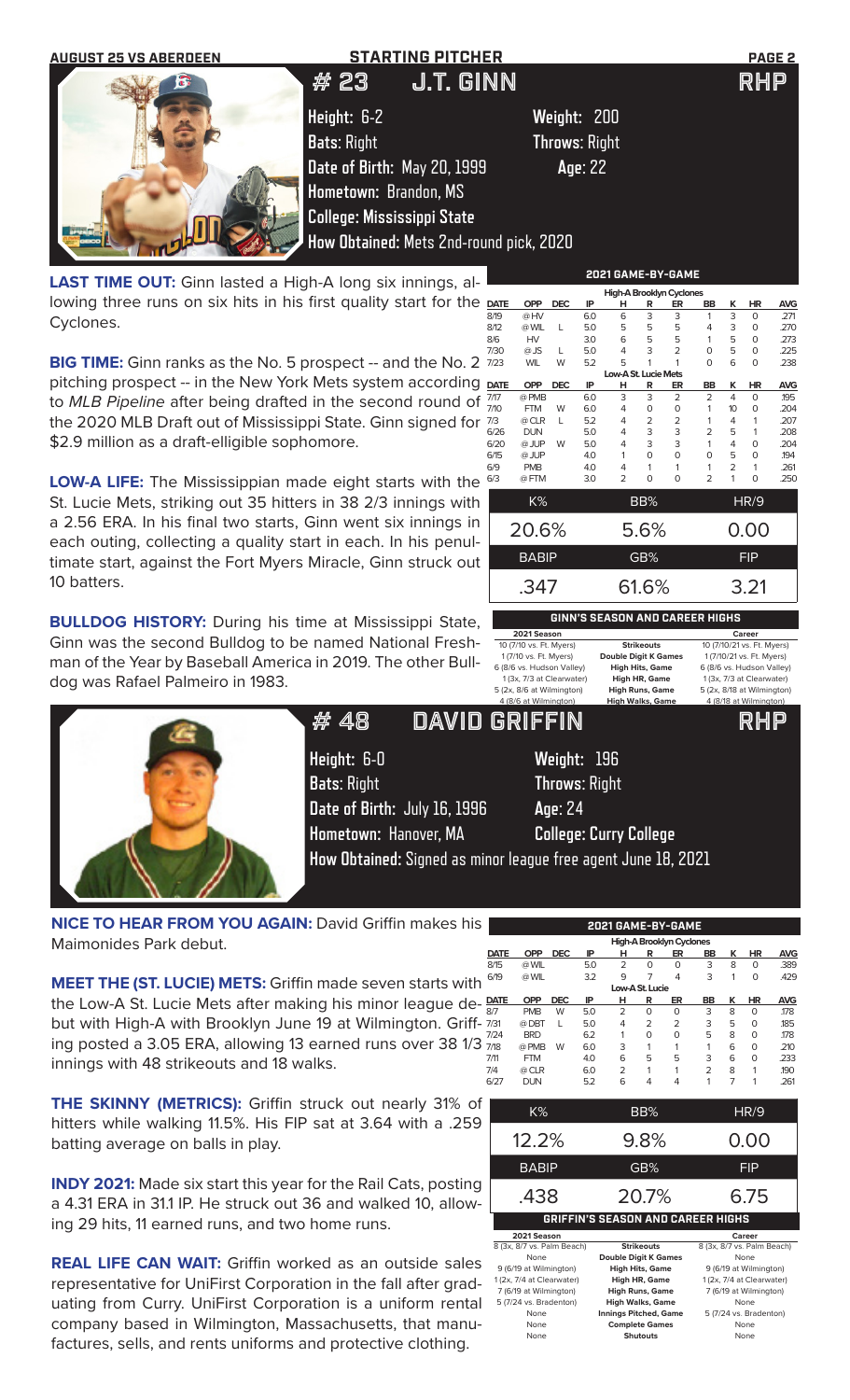| #30 FRANCISCO ALVAREZ - C<br>Last Game: 0-2, RBI, R, 2 BB, SB<br><b>RISP: 18-66 (.273)</b>                           | Home: 17-100 (.170)<br>Road: 36-121 (.300)                                                                                                                             | Last HR: 8/18 at Hudson Valley<br>Multi-Hit Games: 13 (8/18 at Hudson Valley)                                                                                                                                                                                                                                                                                                                                                                                                                                                            | .240, 16 HR, 48 RBI, .404 w0BA, wRC+ 146<br>Season High, Hits: 3 (3x, 8/10 at WIL)<br>Season High, Runs: 3 (3x, 7/6 at HV)                                                    |
|----------------------------------------------------------------------------------------------------------------------|------------------------------------------------------------------------------------------------------------------------------------------------------------------------|------------------------------------------------------------------------------------------------------------------------------------------------------------------------------------------------------------------------------------------------------------------------------------------------------------------------------------------------------------------------------------------------------------------------------------------------------------------------------------------------------------------------------------------|-------------------------------------------------------------------------------------------------------------------------------------------------------------------------------|
| Streak:                                                                                                              | vs. ABD: 5-33 (.152)                                                                                                                                                   | Multi-RBI Games: 14 (8/15 at Wilmington)                                                                                                                                                                                                                                                                                                                                                                                                                                                                                                 | Season High, RBI: 4 (2x, 8/10 at WIL)<br><b>Season High, SB:</b> 1 (4x, 8/24 vs. ABD)                                                                                         |
| No. 38 prospect in the game according to MLB Pipeline                                                                |                                                                                                                                                                        | • Enters his fourth year in the Mets organizationCalled up from Low-A St. Lucie on Monday, May 2419 years old, turning 20 on November 19<br>• Ranks as the No. 1 prospect in the Mets system according to both MLB Pipeline and Baseball AmericaRanked as No. 4 catching prospect in baseball and the<br>· Hit .417 (20-48) with five doubles, two home runs, and 12 RBIs in 15 games with St. LucieStruck out seven times and walked 15went 2-for-4 in stolen bases                                                                     |                                                                                                                                                                               |
|                                                                                                                      | • Non-roster invitee to Mets Spring TrainingSigned with NYM as NDFA on July 2, 2018                                                                                    |                                                                                                                                                                                                                                                                                                                                                                                                                                                                                                                                          |                                                                                                                                                                               |
| #9<br>ZACH ASHFORD - OF                                                                                              |                                                                                                                                                                        |                                                                                                                                                                                                                                                                                                                                                                                                                                                                                                                                          | .250, 1 HR, 15 RBI, .332 wOBA, wRC+ 100                                                                                                                                       |
| Last Game: DNP<br>RISP: 16-46 (.348)<br><b>Streak:</b> 3 G (4-12)                                                    | Home: 20-81 (.247)<br><b>Road: 21-83 (.253)</b><br>vs. ABD: 6-26 (.231)                                                                                                | Last HR: 5/23 vs. Hudson Valley<br>Multi-Hit Games: 8 (8/20 at Hudson Valley)<br>Multi-RBI Games: 3 (7/24 vs. Wilmington)                                                                                                                                                                                                                                                                                                                                                                                                                | Season High, Hits: 2 (7x, 8/8 vs. HV)<br>Season High, Runs: 2 (6/6 at JS)<br><b>Season High, RBI: 2 (3x, 7/24 vs. WIL)</b><br><b>Season High, SB:</b> 1 (3x, 7/7 at HV)       |
|                                                                                                                      | • Drafted by the Mets out of Fresno State in the 6th round of the 2019 MLB Draft                                                                                       | · Enters his third year in the Mets organizationCalled up from Low-A St. Lucie on Saturday, May 22<br>• Hit .340 (17-50) in 14 games with the St. Lucie Mets in 2021, collecting three doubles and six walks with a stolen base<br>• Spent his first few games as a pro with Brooklyn in 2019, hitting .136 in 16 games before being sent to the GCL Mets (37 G, .295/2/23/.413)                                                                                                                                                         |                                                                                                                                                                               |
| #48 OSCAR CAMPOS - C<br>Last Game: DNP                                                                               | Home:                                                                                                                                                                  | Last HR:                                                                                                                                                                                                                                                                                                                                                                                                                                                                                                                                 | .000, 0 HR, 0 RBI, .000 w0BA, wRC+ -100<br><b>Season High, Hits:</b>                                                                                                          |
| <b>RISP: 0-1</b><br>Streak:                                                                                          | <b>Road: 0-4</b><br>vs. ABD:                                                                                                                                           | <b>Multi-Hit Games:</b><br><b>Multi-RBI Games:</b>                                                                                                                                                                                                                                                                                                                                                                                                                                                                                       | <b>Season High, Runs:</b><br>Season High, RBI:<br>Season High, SB:                                                                                                            |
| Megill.                                                                                                              | Quad Cities in the Midwest Leagueelected free agency following the 2020 year.                                                                                          | · Signed by the Mets on August 20 from the Tri-City ValleyCats of the Frontier League, hitting .305/.322/.405 in 63 games with 17 doubles, three triples, three HR<br>• Came up through the Houston Astros system since 2014, spending six games in 2019 with Triple-A Round Rock. Spent the majority of the season with Low-A<br>• Played for Tri-City in the Houston system in 2018, facing the Brooklyn Cyclones in the NY-Penn League going 4-11Faced current Mets big leaguer RHP Tylor                                             |                                                                                                                                                                               |
| #B<br><b>ANTOINE DUPLANTIS - OF</b>                                                                                  |                                                                                                                                                                        |                                                                                                                                                                                                                                                                                                                                                                                                                                                                                                                                          | .268, 5 HR, 28 RBI, .322 wOBA, wRC+ 98                                                                                                                                        |
| Last Game: 1-4, 2 R, BB, SB<br><b>RISP:</b> 19-68 (.279)<br><b>Streak: 3 G (6-12)</b>                                | Home: 33-143 (.231)<br><b>Road: 60-200 (.300)</b><br>vs. ABD: 9-40 (.225)                                                                                              | Last HR: 7/22 vs. Wilmington<br>Multi-Hit Games: 25 (8/21 at Hudson Valley)<br>Multi-RBI Games: 5 (8/6 vs. Hudson Valley)                                                                                                                                                                                                                                                                                                                                                                                                                | Season High, Hits: 4 (2x, 7/22 vs. WIL)<br>Season High, Runs: 4 (5/16 at Greenville)<br>Season High, RBI: 3 (3x, 8/6 vs. HV)<br><b>Season High, SB:</b> 1 (6x, 8/20 at HV)    |
| finished a season at LSU hitting lower than .316                                                                     | • Recorded eight outfield assists in 47 games to lead Brooklyn in 2019                                                                                                 | • Enters his third year in the Mets organization Spent his draft year with Brooklyn and scored the game-winning run against Lowell in the 2019 NYPL Championship<br>• Finished his LSU career with 359 hits, most in school history and second-most in SEC history behind fellow Mets MiLB outfielder Jake Mangum (383 hits)Never                                                                                                                                                                                                        |                                                                                                                                                                               |
|                                                                                                                      |                                                                                                                                                                        | • Mets 12th round pick, 2019Also drafted in the 19th round by Cleveland in 2018Brother Armond, holds the world record in the pole vault with a height of 6.18m.                                                                                                                                                                                                                                                                                                                                                                          |                                                                                                                                                                               |
| <b>LUIS GONZALEZ - INF</b><br># 10                                                                                   |                                                                                                                                                                        |                                                                                                                                                                                                                                                                                                                                                                                                                                                                                                                                          | .259, 4 HR, 15 RBI, .304 wOBA, wRC+ 86                                                                                                                                        |
| Last Game: DNP<br><b>RISP:</b> 10-39 (.256)<br>Streak:                                                               | Home: 14-52 (.269)<br><b>Road:</b> 22-87 (.252)<br>vs. ABD: 1-15 (.067)                                                                                                | <b>Last HR: 8/10 at Wilmington</b><br>Multi-Hit Games: 9 (8/18 at Hudson Valley)<br>Multi-RBI Games: 4 (8/11 at Wilmington)                                                                                                                                                                                                                                                                                                                                                                                                              | Season High, Hits: 4 (2x, 8/10 at WIL)<br>Season High, Runs: 3 (3x 8/10 at WIL)<br>Season High, RBI: 2 (4x, 8/11 at WIL)<br><b>Season High, SB: 1 (7/22 vs. WIL)</b>          |
| • Signed with the Reds in September of 2012.                                                                         | • Played three games with Low-A St. Lucie, going 3-12 with a double.<br>• Career .253 hitter in 587 games and 2,151 at-bats with Cincinnati and New York farm systems. | • Enters his first season in the Mets organization, signing a minor league deal with New York on May 30, 2021.<br>• Spent seven seasons in the Cincinnati farm system, reaching as high as Triple-A Louisville in 2019.                                                                                                                                                                                                                                                                                                                  |                                                                                                                                                                               |
| <b>RONNY MAURICIO - INF</b><br>#2                                                                                    |                                                                                                                                                                        |                                                                                                                                                                                                                                                                                                                                                                                                                                                                                                                                          | .240, 17 HR, 56 RBI, .317 WOBA, WRC+ 94                                                                                                                                       |
| Last Game: 3-3, 4 RBI, 3 R, HR, 3B, SB Home: 29-139 (.210)<br><b>RISP:</b> 23-89 (.258)<br><b>Streak:</b> 4 G (6-14) | <b>Road: 53-196 (.270)</b><br>vs. ABD: 7-27 (.259)                                                                                                                     | Last HR: 8/24 vs. Aberdeen<br>Multi-Hit Games: 22 (8/24 vs. Aberdeen)<br>Multi-RBI Games: 16 (8/24 vs. Aberdeen)                                                                                                                                                                                                                                                                                                                                                                                                                         | Season High, Hits: 3 (5x, 8/24 vs. ABD)<br>Season High, Runs: 3 (2x 7/27 vs. ABD)<br><b>Season High, RBI:</b> 4 (3x, 8/25 vs. ABD)<br><b>Season High, SB: 2 (6/27 vs. JS)</b> |
| Dominican Winter League                                                                                              | • Named a South Atlantic League mid-season All-Star with Columbia (A) in 2019                                                                                          | • Enters his fifth year in the Mets organizationRated as the No. 2 prospect in the Mets system and the No. 58 prospect in baseball according to MLB Pipeline<br>• Non-roster invitee to Spring Training for the third consecutive seasonSpent 2020 at the Mets Alternate Site and had one at-bat with the Tigres del Licey in the<br>• Won the 2018 GCL Mets Sterling Award, given to the team's most valuable playerSigned with the Mets as a 16-year-old on July 2, 2017.                                                              |                                                                                                                                                                               |
| <b>JOSE MENA - C</b><br># 16                                                                                         |                                                                                                                                                                        |                                                                                                                                                                                                                                                                                                                                                                                                                                                                                                                                          | .173, 1 HR, 6 RBI, .213 WOBA, WRC+ 29                                                                                                                                         |
| Last Game: DNP<br><b>RISP:</b> $6-24$ (.250)<br><b>Streak:</b> 1 G (1-3)                                             | Home: 4-33 (.121)<br><b>Road: 8-37 (.216)</b><br><b>vs. ABD: 1-9</b>                                                                                                   | Last HR:<br>Multi-Hit Games: 2 (8/8 vs. Hudson Valley)<br><b>Multi-RBI Games:</b>                                                                                                                                                                                                                                                                                                                                                                                                                                                        | Season High, Hits: 3 (6/20 at Wilmington)<br>Season High, Runs: 2 (6/30 at ABD G2)<br>Season High, RBI: 1 (5x, 8/8 vs. HV)<br>Season High, SB: 1 (2, 8/6 vs. HV)              |
| • Enters his sixth year in the Mets organization<br>RBIs, and runs                                                   |                                                                                                                                                                        | • Won a 2019 NYPL Championship with Brooklyn, posting his best offensive season as a professional, posting career highs in batting average, hits, home runs,                                                                                                                                                                                                                                                                                                                                                                             |                                                                                                                                                                               |
|                                                                                                                      | • Signed with the Mets on June 22, 2016 as international free agent.                                                                                                   | • Has caught 81% of would-be base stealers (51 of 81) in his previous four seasons in the system.                                                                                                                                                                                                                                                                                                                                                                                                                                        |                                                                                                                                                                               |
| <b>TANNER MURPHY - OF</b><br># 14<br><b>Last Game: 0-4, 2 K</b>                                                      |                                                                                                                                                                        | Last HR:                                                                                                                                                                                                                                                                                                                                                                                                                                                                                                                                 | .194, 0 HR, 3 RBI, .292 wOBA, wRC+ 71                                                                                                                                         |
| <b>RISP:</b> 4-13 (.308)<br>Streak:                                                                                  | <b>Home: 1-13</b><br><b>Road: 6-23</b><br>vs. ABD: 0-4                                                                                                                 | Multi-Hit Games: 1 (8/10 at Wilmington)<br>Multi-RBI Games: 1 (8/10 at Wilmington)                                                                                                                                                                                                                                                                                                                                                                                                                                                       | Season High, Hits: 2 (8/10 at WIL)<br>Season High, Runs: 1 (2x, 8/10 at WIL)<br>Season High, RBI: 2 (8/10 at WIL)<br>Season High, SB: 1 (8/21 at WIL)                         |
|                                                                                                                      |                                                                                                                                                                        | • Enters his third year in the Mets organizationpromoted from Low-A St. Lucie on Friday, August 6<br>• Played 25 games (four with FCL Mets) and 21 with Low-A St. Lucie, hitting a combined 195 with a .316 OBP, hitting three home runs and driving in 14 runs<br>· Spent his first professional season with the Rookie-level Kingsport Mets in the Appalachian League, hitting. 201 in 40 games<br>• Drafted by the Mets in the 18th round of the 2019 MLB Draft out of the University of North FloridaBorn and raised in Memphis, TN. |                                                                                                                                                                               |
| # 22 JAYLEN PALMER - INF/OF                                                                                          |                                                                                                                                                                        |                                                                                                                                                                                                                                                                                                                                                                                                                                                                                                                                          | .217, 0 HR, 7 RBI, .358 wOBA, wRC+ 111                                                                                                                                        |
| <b>Last Game: 1-3, 2 R, BB</b><br><b>RISP: 3-16 (.188)</b><br><b>Streak:</b> 5 G (5-22)                              | <b>Home: 2-13</b><br><b>Road: 11-43 (.256)</b><br>vs. ABD: 1-3                                                                                                         | Last HR:<br>Multi-Hit Games: 2 (8/13 at Wilmington)<br>Multi-RBI Games: 3 (8/18 at Hudson Valley)                                                                                                                                                                                                                                                                                                                                                                                                                                        | Season High, Hits: 3 (8/13 at WIL)<br>Season High, Runs: 2 (3x, 8/24 vs. ABD)<br>Season High, RBI: 3 (8/18 at HV)<br><b>Season High, SB:</b> 1 (4x, 8/18 at HV)               |
|                                                                                                                      |                                                                                                                                                                        | MID Dinolino                                                                                                                                                                                                                                                                                                                                                                                                                                                                                                                             | Promotod to High A Proobly on 0/2                                                                                                                                             |

**AUGUST 25 VS ABERDEEN BATTING PAGES PAGE 3**

• Drafted in the 22nd round of the 2018 MLB Draft out of Holy Cross (NY) High School in Flushing...\$200K signing bonus

<sup>•</sup> Enters his fourth year in the Mets organization...No. 11 prospect in the Mets system, according to *MLB Pipeline*...Promoted to High-A Brooklyn on 8/3. • Stole 23 bases for Low-A St. Lucie (departs the league as the third-highest total in Low-A Southeast).

<sup>•</sup> Hit .276/.378/.386 across 66 games with St. Lucie in 2021, collecting 13 doubles, four triples, and two home runs with 24 RBIs.

<sup>•</sup> Lowered his strikeout rate from 40% in 2019 with Kingsport to 28% with St. Lucie.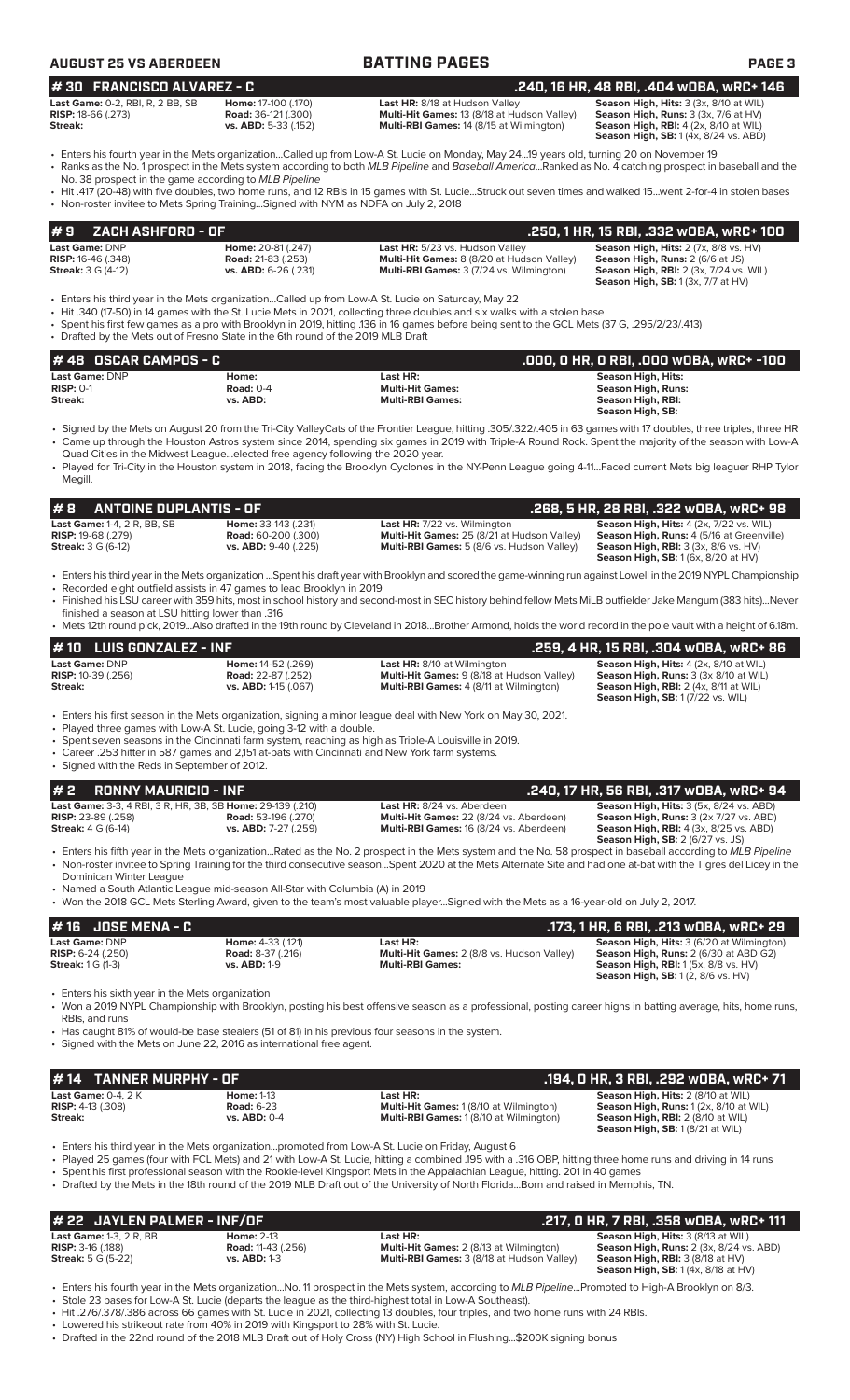# **AUGUST 25 VS ABERDEEN BATTING PAGES PAGE 4**

**# 4 JOSE PEROZA - INF .269, 2 HR, 5 RBI, .395 wOBA, wRC+ 134**

**RISP:** 3-16 (.188) **Road:** 10-40 (.250) **Multi-Hit Games:** 4 (8/24 vs. Aberdeen) **Season High, Runs:** 2 (8/18 at HV) **Streak:** 5 G (9-20) **vs. ABD:** 2-4 **Multi-RBI Games:** 3 (8/24 vs. Aberdeen) **Season High, RBI:** 3 (2x, 8/24 vs. ABD) **Season High, SB:** 

**Last Game:** 2-4, HR, 3 RBI, R **Home:** 6-21 **Last HR:** 8/24 vs. Aberdeen **Season High, Hits:** 2 (5x, 8/24 vs. ABD)

• Enters his sixth year in the Mets organization...promoted to Brooklyn on 8/3 from Low-A St. Lucie.

• Hit .274 with seven home runs and 47 RBIs across 64 games with Low-A St. Lucie this season

Part of Brooklyn's 2019 New York-Penn League Championship Team.

• 2021 marks his first full-season assignment after short season assignments with GCL Mets and the NYPL. • Signed as non-drafted international free agent signing on July 2, 2016 from Venezuela.

| $\bm{\mu}$ 19 $\,$ LUKE RITTER - INF $\,$ |                            |                                                    | .238. 11 HR. 36 RBI. .332 WOBA. WRC+ 103               |
|-------------------------------------------|----------------------------|----------------------------------------------------|--------------------------------------------------------|
| <b>Last Game: 0-4</b>                     | <b>Home: 10-64 (.156)</b>  | <b>Last HR:</b> 7/6 at Hudson Valley               | <b>Season High, Hits: 3 (5/11 at Greenville)</b>       |
| <b>RISP:</b> 11-50 $(.220)$               | <b>Road:</b> 34-118 (.288) | <b>Multi-Hit Games: 12 (8/19 at Hudson Valley)</b> | <b>Season High, Runs:</b> $2$ ( $3x$ , $7/6$ at $HV$ ) |
| Streak:                                   | vs. ABD: 12-34 (.353)      | <b>Multi-RBI Games: 9 (8/19 at Hudson Valley)</b>  | <b>Season High, RBI:</b> 6 (6/20 at Wilmington)        |
|                                           |                            |                                                    | <b>Season High, SB: 1(5/12 at Greenville)</b>          |

• Enters his third year in the Mets organization...Won a New York-Penn League title with Brooklyn in 2019

• Missed 32 games with a broken bone in his left hand...Went on the IL after July 7 when he suffered the injury mid-game at Hudson Valley

• Led Brooklyn in 2019 in games played (68), runs (39), doubles (15), and walks (33)

• Mets 7th-round pick in 2019 from Wichita State...Also drafted by the Minnesota Twins in the 37th round of the 2018 MLB Draft Played linebacker at Rockhurst High School and set the school record with 184 tackles.

| $#45$ JOE SUOZZI - OF      |                   |                                                  | .235, 1 HR, 6 RBI, .358 wOBA, wRC+ 121      |
|----------------------------|-------------------|--------------------------------------------------|---------------------------------------------|
| Last Game: DNP             | <b>Home: 5-24</b> | <b>Last HR:</b> 7/16 vs. Jersey Shore            | <b>Season High, Hits: 2 (7/28 at JS)</b>    |
| <b>RISP:</b> $4-16$ (.250) | <b>Road: 3-10</b> | <b>Multi-Hit Games: 1(7/28 at Jersey Shore)</b>  | <b>Season High, Runs: 2 (7/27 at JS)</b>    |
| <b>Streak:</b> $1 G (1-2)$ | vs. ABD:          | <b>Multi-RBI Games:</b> 2 (8/5 vs. Jersey Shore) | <b>Season High, RBI:</b> 2 (2x, 8/5 vs. HV) |
|                            |                   |                                                  | Season High, SB:                            |

• Enters his third year in the Mets organization...received from Low-A St. Lucie on July 13

• Hit .292 with a .372 on-base percentage in 30 games with the Mets...posted a wRC+112, hitting four doubles and two home runs

• Signed by the Mets on June 15, 2020 out of Boston College

• Attended Chaminade High School in Mineola, NY • His father, Tom Suozzi, is the former Nassau County Executive and current U.S. House of Representatives member of NY's 3rd district (Nassau, Suffolk, Queens)

**# 19 JIMMY TITUS - INF .000, 0 HR, 0 RBI, .302 wOBA, wRC+ 75 Last Game:** 0-4, 3 K **Home:** 0-4 **Last HR: Last HR: RISP:** 0-1 **Rise: RISP:** 0-1 **Rise: RISP: RISP:** 0-1 **Road:** 0-5 **Multi-Hit Games: RISP:** 0-1 **Road:** 0-5 **Multi-Hit Games: Season High, Runs: Streak: vs. ABD:** 0-4 **Multi-RBI Games: Season High, RBI: Season High, SB:** 

• Enters his third year in professional baseball...Traded from the Dodgers organization to the Mets on April 21, 2021 with SS Albert Suarez.

• Promoted from Low-A St. Lucie (8/9) where he played 38 games, hitting .233 with a .342 on-base percentage...Hit three doubles, one triple, and one home run.

• With St. Lucie this season, held a walk rate of 11.8% and a strikeout rate of 18.4%.

• Drafted by the Los Angeles Dodgers in the 22nd round of the 2019 MLB Draft out of Bryant in the Northeast Conference.

• First-ever two-time Connecticut Gatorade State Player of the Year in baseball.

| #12 JEREMY VASQUEZ - INF  |                           |                                                   | .271, 7 HR, 27 RBI, .377 wOBA, wRC+ 132       |
|---------------------------|---------------------------|---------------------------------------------------|-----------------------------------------------|
| Last Game: 0-2. RBI       | <b>Home: 21-71 (.296)</b> | <b>Last HR: 8/18 at Hudson Valley</b>             | Season High, Hits: 2 (7x, 8/8 vs. HV)         |
| <b>RISP:</b> 10-37 (.270) | <b>Road:</b> 20-81(.250)  | <b>Multi-Hit Games:</b> 9 (8/15 at Wilmington)    | Season High, Runs: 2 (3X 8/7 vs. HV)          |
| Streak:                   | $vs.$ ABD: $2-11$         | <b>Multi-RBI Games: 7 (8/21 at Hudson Valley)</b> | <b>Season High, RBI:</b> 3 (2x, 7/24 vs. WIL) |
|                           |                           |                                                   | <b>Season High, SB:</b> 1(7/2 at ABD)         |

• Enters his fifth season in the Mets organization...Received from Double-A Binghamton on June 22

• Played 32 games with the RumblePonies this season, hitting .171 (18-105) with one double, one home run, and 11 RBIs.<br>• Played with Brooklyn in 2017 hitting 225 with one home run and eight RBIs in 31 games

Played with Brooklyn in 2017, hitting .225 with one home run and eight RBIs in 31 games.

• Drafted by the Mets in the 28th round of the 2017 MLB Draft from Nova Southeastern in his home state of Florida...Is from Palm City, FL.

|      | Hardest Hit Balls - 2021 (not all games listed- from available Trackman data) |                         |                  |                 |      |      |                                   |                         |           |                        |  |  |
|------|-------------------------------------------------------------------------------|-------------------------|------------------|-----------------|------|------|-----------------------------------|-------------------------|-----------|------------------------|--|--|
| Date | Player                                                                        | <b>Upponent</b>         | <b>Exit Velo</b> | Result          | 6/15 |      | Francisco Alvarez                 | at Wilmington           | 109.2     | Single                 |  |  |
| 8/12 | <b>Francisco Alvarez</b>                                                      | at Wilmington           | 112.8            | <b>Home Run</b> |      | Date | Player                            | <b>Opponent</b>         | Exit Velo | Result                 |  |  |
| 6/12 | Francisco Alvarez                                                             | vs. Hudson Vallev 112.5 |                  | Double          | 6/1  |      | Francisco Alvarez at Jersey Shore |                         | 109.0     | <b>Home Run</b>        |  |  |
| 6/11 | Brett Baty                                                                    | vs. Hudson Valley 111.2 |                  | Ground Out      |      | 5/25 | Francisco Alvarez                 | vs. Aberdeen            | 109       | Single                 |  |  |
| 6/29 | Ronny Mauricio                                                                | at Aberdeen             | 110.4            | Single          | 8/6  |      | Ronny Mauricio                    | vs. Hudson Valley 108.7 |           | <b>Home Rune</b>       |  |  |
| 8/21 | Francisco Alvarez                                                             | at Hudson Vallev        | 110.3            | Ground Out      | 6/5  |      | <b>Francisco Alvarez</b>          | at Jersev Shore         | 108.7     | <b>Ground Ball Out</b> |  |  |
| 8/12 | Ronny Mauricio                                                                | at Wilmington           | 109.9            | Line Out        | 6/2  |      | <b>Francisco Alvarez</b>          | at Jersev Shore         | 108.7     | Single                 |  |  |
| 7/3  | Luis Gonzalez                                                                 | at Aberdeen             | 109.9            | Ground Out      | 7/13 |      | Brett Baty                        | at Hudson Vallev        | 108.7     | Single                 |  |  |
| 6/1  | Adrian Hernandez                                                              | at Jersev Shore         | 109.8            | <b>Home Run</b> | 7/22 |      | Ronny Mauricio                    | vs. Wilmington          | 108.1     | <b>Home Run</b>        |  |  |
| 6/6  | Francisco Alvarez                                                             | at Jersev Shore         | 109.7            | Single          | 8/6  |      | <b>Francisco Alvarez</b>          | vs. Hudson Valley 107.7 |           | <b>Ground Ball Out</b> |  |  |
| 6/1  | Ronny Mauricio                                                                | at Jersev Shore         | 109.6            | Triple          | 6/16 |      | Ronny Mauricio                    | at Wilmington           | 107.5     | Home Run               |  |  |
| 6/22 | Brett Baty                                                                    | vs. Jersev Shore        | 109.2            | Double          |      | 8/20 | Ronny Mauricio                    | at Hudson Vallev        | 107.4     | <b>Ground Ball Out</b> |  |  |

# **Recent Home Run Chart**

| Date | Player                            | <b>Opponent</b>            | Exit Velo | Launch Angle | Distance    |      | Nic Gaddis               | at Wilmington 97.5 mph    |          | 27.8 | 388 ft. |
|------|-----------------------------------|----------------------------|-----------|--------------|-------------|------|--------------------------|---------------------------|----------|------|---------|
| 7/27 | Luis Gonzalez                     | at Jersey Shore            |           |              |             |      | Luis Gonzalez            | at Wilmington 102.6 mph   |          | 31.1 | 442 ft. |
|      | Edgardo Fermin                    | at Jersey Shore            |           |              |             | 8/12 | <b>Francisco Alvarez</b> | at Wilmington 101.5 mph   |          | 26.9 | 398 ft. |
|      | Ronny Mauricio                    | at Jersev Shore            |           |              |             | 8/15 | <b>Francisco Alvarez</b> | at Wilmington             |          |      |         |
| 7/30 | Ronny Mauricio                    | at Jersev Shore            |           |              |             | 8/18 | <b>Francisco Alvarez</b> | at Hudson Valley          |          |      |         |
| 7/31 | Francisco Alvarez                 | at Jersey Shore            |           |              |             |      | Jose Peroza              | at Hudson Vallev          |          |      |         |
|      | Francisco Alvarez at Jersey Shore |                            |           |              |             |      | Jeremy Vasquez           | at Hudson Valley          |          |      |         |
| 8/7  | Ronny Mauricio                    | vs. Hudson Valley 108.7    |           | 21           | $371ft$ ft. | 8/19 | Jose Peroza              | at Hudson Valley          |          |      |         |
| 8/8  | Francisco Alvarez                 | vs. Hudson Vallev          |           |              |             |      | Ronny Mauricio           | at Hudson Valley          |          |      |         |
|      | Jeremy Vasquez                    | vs. Hudson Valley93.6 mph  |           | 33.6         | 341 ft.     | 8/21 | Jose Peroza              | at Hudson Valley102.7 mph |          | 29.9 | 394 ft. |
| 8/9  | Jeremy Vasquez                    | vs. Hudson Valley101.1 mph |           | 29.2         | 405 ft.     | 8/24 | Ronny Mauricio           | vs. Aberdeen              | 93.8 mph | 35.9 | 343 ft. |
| 8/10 | Francisco Alvarez                 | at Wilmington 112.8 mph    |           | 27.2         | $416$ ft.   |      | Jose Peroza              | at Hudson Valley 104.1    |          | 45.8 | 344 ft. |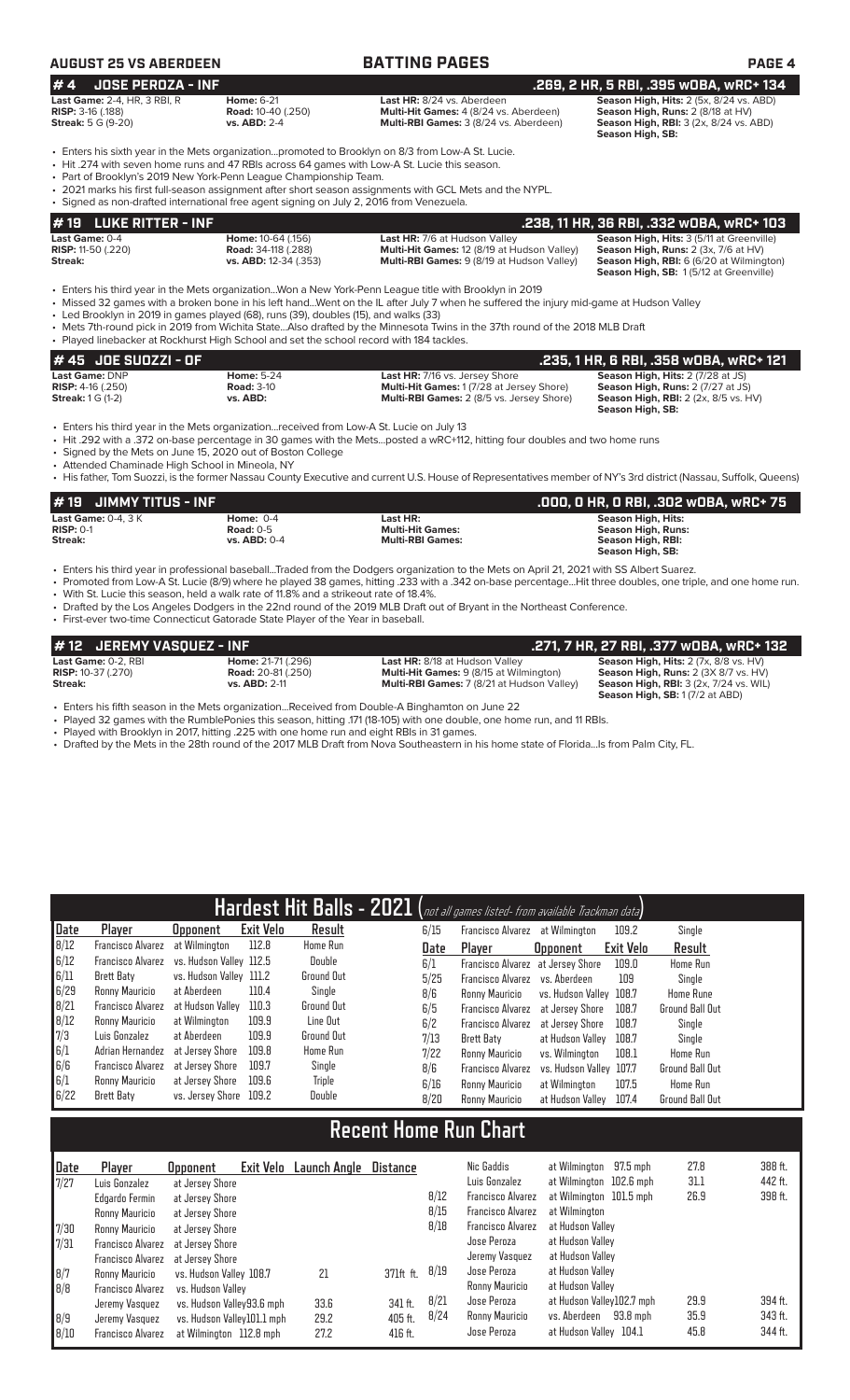| #46                                          | <b>JOSH HEJKA - RHP</b>                                                |                                                                                                     | 19.1 K%, 5.4 BB%, 3.47 ERA, 22 G |              |                      | <b>LAST FIVE APPEARANCES</b> |                            |                                  |                         |                           |                              |                                  |                         |
|----------------------------------------------|------------------------------------------------------------------------|-----------------------------------------------------------------------------------------------------|----------------------------------|--------------|----------------------|------------------------------|----------------------------|----------------------------------|-------------------------|---------------------------|------------------------------|----------------------------------|-------------------------|
| Last App: 8/24 vs. ABD Last Loss:            |                                                                        | <b>SV/OP</b> (Last): 1/2 (7/20 vs. WIL)                                                             | Holds: 2                         |              |                      |                              | <b>JOSH HEJKA</b>          |                                  |                         |                           |                              |                                  |                         |
| <b>Leadoff: 14-40</b>                        | <b>Inherited Runners/Stranded: 22/12</b>                               |                                                                                                     |                                  | DATE         | OPP                  | <b>DEC</b>                   | IP                         | н                                | R                       | ER                        | BB                           | Κ                                | HI                      |
|                                              |                                                                        | • Returns to Brooklyn after spending time with Binghamton (6/3-6/9) and Syracuse (6/10-6/18).       |                                  | 8/5          | vs. HV               | <b>BS</b>                    | 0.2                        | 3                                | 1                       | $\mathbf{1}$              | $\circ$                      | $\mathbf{1}$                     | 0                       |
|                                              |                                                                        | • Enters his third year in the Mets organizationWon a 2019 NYPL title with Brooklyn, splitting time |                                  | 8/7          | vs. HV               | BS                           | 2.0                        | 4                                | 2                       | $\mathbf{1}$              | $\circ$                      | 2                                | 0                       |
| with the Cyclones and Kingsport Mets         |                                                                        |                                                                                                     |                                  | 8/11<br>8/15 | @ WIL<br>@ WIL       |                              | 2.1<br>2.0                 | $\overline{7}$<br>$\overline{4}$ | 4<br>$\mathbf{1}$       | 4<br>$\mathbf{1}$         | $\mathbf{1}$<br>$\mathbf{1}$ | $\overline{2}$<br>$\overline{2}$ | $\circ$<br>0            |
|                                              |                                                                        | • Signed as a minor league free agent in mid-summer after pitching in six games with the Westside   |                                  | 8/18         | @ HV                 |                              | 2.1                        | 2                                | 1                       | $\mathbf{1}$              | $\overline{2}$               | 3                                | 0                       |
|                                              | Wolly Mammoths in the United Shore Baseball League                     |                                                                                                     |                                  |              | 8/24 vs. ABD         |                              | 2.2                        | 2                                | 0                       | $\circ$                   | $\Omega$                     | $\overline{2}$                   | 0                       |
|                                              |                                                                        | . Pitched all four years at Johns Hopkins, switching to submarine later in his career.              |                                  |              |                      |                              |                            |                                  |                         |                           |                              |                                  |                         |
| #5                                           | <b>BRIAN METOYER - RHP</b>                                             | 34.2 K%, 14.4 BB%, 2.67 ERA, 17 G                                                                   |                                  |              |                      |                              | <b>BRIAN METOYER</b>       |                                  |                         |                           |                              |                                  |                         |
| Last App: 8/21 at HV                         | <b>Last Loss:</b><br>5/15 at GVL                                       | <b>SV/OP (Last):</b> 1/1 (6/3 at JS)                                                                | Holds:                           | DATE<br>8/8  | OPP<br>HV            | <b>DEC</b>                   | IP<br>1.1                  | н<br>O                           | R<br>$\mathbf 0$        | ER<br>$\circ$             | <b>BB</b><br>0               | Κ<br>2                           | HI<br>0                 |
|                                              | Leadoff: 4-20, 3 BB, HBPInherited Runners/Stranded: 8/7                |                                                                                                     |                                  | 8/12         | @ WIL                |                              | 1.0                        | $\mathbf{1}$                     | 0                       | $\circ$                   | $\mathbf{1}$                 | $\mathbf{1}$                     | 0                       |
|                                              |                                                                        | · Enters his fourth year in the Mets orgWon a New York Penn League title with Brooklyn in 2019      |                                  | 8/14         | @ WIL                |                              | 1.1                        | $\circ$                          | $\circ$                 | $\circ$                   | $\circ$                      | $\overline{2}$                   | 0                       |
|                                              |                                                                        | • Struck out 40 batters over 28.2 innings with BrooklynSpent his first professional season with     |                                  | 8/18         | @ HV                 |                              | 1.0                        | 0                                | 0                       | 0                         | 2                            | $\overline{c}$                   | 0                       |
| <b>GCL Mets and Kingsport Mets</b>           |                                                                        |                                                                                                     |                                  | 8/21         | @ HV                 |                              | 2.0                        | 2                                | $\mathbf{1}$            | $\mathbf{1}$              | 3                            | $\overline{2}$                   | 1                       |
|                                              |                                                                        | • Joins Ronnie Robbins (30th, 1981 - Toronto) as the only two LSU-Alexandria Generals to be         |                                  |              |                      |                              | <b>BRYCE MONTES DE OCA</b> |                                  |                         |                           |                              |                                  |                         |
| drafted by a MLB team in school history      |                                                                        |                                                                                                     |                                  | DATE         | OPP                  | <b>DEC</b>                   | IP                         | H.                               | R                       | ER                        | BB                           | Κ                                | HI                      |
|                                              |                                                                        | • Native of Natchitoches (NACK-ah-tish), the oldest city in Louisiana (est. 1714).                  |                                  | 7/24<br>7/30 | vs. WIL<br>at JS G1  | <b>SV</b>                    | 1.0<br>1.1                 | 2<br>1                           | 2<br>0                  | $\overline{2}$<br>0       | 0<br>$\circ$                 | 3<br>3                           | -1<br>$\Omega$          |
| #43                                          | <b>BRYCE MONTES DE OCA - RHP</b>                                       | 28.7 K%, 19.7 BB%, 4.55 ERA, 22 G                                                                   |                                  | 8/5          | vs. HV               |                              | 1.0                        | 1                                | $\circ$                 | $\circ$                   | $\overline{2}$               | 1                                | $\circ$                 |
| Last App: 8/13 at WIL                        | Last Loss: 7/6 at HV                                                   | <b>SV/OP (Last):</b> 4/4 (7/30 at JS G1) <b>Holds:</b> 1                                            |                                  | 8/8          | vs. HV               |                              | 1.2                        | $\mathbf{1}$                     | 1                       | 0                         | 1                            | 1                                | $\circ$                 |
| Leadoff: 5-19, 5 BB                          | Inherited Runners/Stranded: 8/8                                        |                                                                                                     |                                  | 8/13         | @ WIL                | L                            | 0.2                        | 3                                | 5                       | 5                         | $\overline{2}$               | 1                                | 0                       |
|                                              |                                                                        | • Enters his fourth year in the Mets orgHas not pitched as a professional due to injuries           |                                  |              |                      |                              | <b>COLBY MORRIS</b>        |                                  |                         |                           |                              |                                  |                         |
|                                              |                                                                        | • Underwent Tommy John surgery as a high school junior and missed 2016 after having ulnar           |                                  | DATE         | OPP                  | <b>DEC</b>                   | IP                         | н                                | R                       | ER                        | BB                           | Κ                                | HI                      |
| nerve transposition                          |                                                                        |                                                                                                     |                                  | 8/4          | vs. HV               |                              | 1.2                        | 1                                | 1                       | 1                         | $\Omega$                     | $\overline{c}$                   | $\Omega$                |
|                                              |                                                                        | • Previously drafted by Washington in the 15th round of the 2017 MLB Draft and by the Chicago       |                                  | 8/8          | vs. HV               |                              | 1.0                        | 0                                | 0                       | $\circ$                   | $\circ$                      | 3                                | 0                       |
|                                              | White Sox in the 14th round of the 2015 MLB Draft.                     |                                                                                                     |                                  | 8/13         | @ WIL                |                              | 2.0                        | 3                                | $\mathbf{1}$            | $\mathbf{1}$              | $\mathbf{1}$                 | $\overline{2}$                   | $\circ$                 |
|                                              |                                                                        |                                                                                                     |                                  | 8/17<br>8/21 | @ WIL<br>@ HV        | L                            | 1.2<br>2.2                 | 0<br>$\circ$                     | $\mathbf{1}$<br>$\circ$ | 0<br>$\Omega$             | 0<br>$\overline{2}$          | $\mathbf{1}$<br>4                | 0<br>0                  |
| #38                                          | <b>COLBY MORRIS - RHP</b>                                              | 26.0 K%, 10.2 BB%, 3.77 ERA, 20 G                                                                   |                                  |              |                      |                              |                            |                                  |                         |                           |                              |                                  |                         |
| Last App: 8/21 at HV                         | Last Loss: 8/17 at Hudson Valley                                       | SV/OP (Last):                                                                                       | Holds:                           |              |                      |                              | <b>CONNOR O'NEIL</b>       |                                  |                         |                           |                              |                                  |                         |
|                                              | Leadoff: 8-27, 3B, 3 BB, 3 HBP Inherited Runners/Stranded: 9/4         |                                                                                                     |                                  | DATE<br>8/1  | OPP<br>@ JS          | <b>DEC</b>                   | IP<br>1.0                  | н<br>$\mathbf{1}$                | R<br>$\mathbf{1}$       | ER<br>1                   | BB<br>1                      | K<br>$\mathbf{1}$                | HI<br>1                 |
|                                              |                                                                        | • Enters his first season in the Mets organizationcalled up from Low-A St. Lucie on May 20          |                                  | 8/5          | vs. HV               |                              | 1.0                        | 1                                | 0                       | 0                         | 0                            | 2                                | $\circ$                 |
|                                              |                                                                        | • Made four scoreless appearances in relief for the St. Lucie Mets to being 2021                    |                                  | 8/10         | @ WIL                | W                            | 3.0                        | 3                                | $\overline{2}$          | $\mathbf{1}$              | $\circ$                      | $\mathbf{1}$                     | 0                       |
|                                              | . Minor League free agent signingpitched at Middlebury in Vermont      |                                                                                                     |                                  | 8/15         | @ WIL                |                              | 2.0                        | 4                                | 3                       | 3                         | $\circ$                      | 0                                |                         |
| #9                                           | <b>CONNER O'NEIL - RHP</b>                                             | 20.4 K%, 12.0 BB%, 7.15 ERA, 15 G                                                                   |                                  | 8/21         | @ HV                 |                              | 1.0                        | $\mathbf{1}$                     | $\circ$                 | $\circ$                   | $\circ$                      | $\overline{2}$                   | 0                       |
| Last App: 8/21 at HV                         | Last Loss: 8/19 at Hudson Valley                                       | SV/OP (Last):                                                                                       | Holds: 1                         |              |                      |                              | <b>MICHEL OTANEZ</b>       |                                  |                         |                           |                              |                                  |                         |
| <b>Leadoff: 7-22, 2 HR</b>                   | Inherited Runners/Stranded: 8/3                                        |                                                                                                     |                                  | DATE<br>8/6  | OPP<br>vs. JS        | DEC<br>W                     | IP<br>2.0                  | Н<br>1                           | R<br>1                  | ER<br>$\mathbf{1}$        | BB<br>3                      | Κ<br>3                           | HI<br>0                 |
|                                              |                                                                        | • Enters his fifth year in the Mets organizationreceived from Double-A Binghamton on 6/20           |                                  | 8/10         | @ WIL                |                              | 1.0                        | $\mathbf{1}$                     | $\mathbf{1}$            | $\mathbf{1}$              | 0                            | $\mathbf{1}$                     | 1                       |
|                                              | • Has not pitched in 2021Last pitched for Advanced-A St. Lucie in 2019 |                                                                                                     |                                  | 8/13         | @ WIL                |                              | 0.2                        | $\circ$                          | $\circ$                 | $\circ$                   | $\circ$                      | $\mathbf{1}$                     | $\Omega$                |
|                                              |                                                                        | • Spent his first professional season with Brooklyn in 2017, pitching 19 times in relief            |                                  | 8/17         | @ HV                 |                              | 1.0                        | O                                | $\circ$                 | $\circ$                   | $\mathbf{1}$                 | $\mathbf{1}$                     | 0                       |
|                                              |                                                                        | • Drafted by the Mets in the 7th round of the 2017 MLB Draft from Cal State-Northridge              |                                  | 8/20         | @ HV                 |                              | 1.0                        | 0                                | 0                       | $\circ$                   | 1                            | 2                                | 0                       |
|                                              |                                                                        |                                                                                                     |                                  |              |                      |                              | <b>HUNTER PARSONS</b>      |                                  |                         |                           |                              |                                  |                         |
| #26                                          | <b>MICHEL OTANEZ - RHP</b>                                             | 28.7 K%, 24.0 BB%, 4.83 ERA, 28 G                                                                   |                                  | DATE         | OPP                  | <b>DEC</b>                   | IP                         | H                                | R                       | ER                        | BB                           | Κ                                | HI                      |
| Last App: 8/20 at HV                         | Last Loss:                                                             | <b>SV/OP (Last): 0/2 (BS vs. JS)</b>                                                                | Holds: 3                         | 8/6          | vs. HV               |                              | 2.0                        | 2                                | 0                       | 0                         | O                            | 3                                | $\mathbf 0$             |
| Leadoff: 5-24                                | Inherited Runners/Stranded: 15/5                                       |                                                                                                     |                                  | 8/10         | @ WIL                |                              | 2.0                        | $\mathbf{1}$                     | 2                       | 2                         | $\overline{2}$               | $\circ$                          | 0                       |
|                                              |                                                                        | • Enters his sixth year in the Mets orgNo. 26 prospect in the system according to MLB Pipeline      |                                  | 8/15         | @ WIL                |                              | 0.0                        | 3                                | 5                       | 5                         | $\overline{2}$               | $\Omega$                         | $\Omega$                |
|                                              | • Returns to Brooklyn for the second assignment in a row               |                                                                                                     |                                  | 8/18<br>8/21 | @ HV<br>@ HV         | W                            | 2.0<br>2.0                 | $\overline{2}$<br>$\circ$        | $\mathbf{1}$<br>0       | 1<br>0                    | 0                            | 3<br>$\overline{2}$              | 1<br>$\circ$            |
|                                              |                                                                        | • Pitched with the Cyclones and won an NYPL title in 2019 and also spent time with Kingsport        |                                  |              |                      |                              | <b>EVY RUIBAL</b>          |                                  |                         |                           |                              |                                  |                         |
|                                              |                                                                        | . Missed 2017 due to injuryStruck out 21 batters in 21.1 innings with the DSL Mets1 in 2016.        |                                  | DATE         | OPP                  | <b>DEC</b>                   | IP                         | H                                | R                       | ER                        | BB                           | К                                | HI                      |
|                                              |                                                                        |                                                                                                     |                                  | 8/7          | vs. HV               | W                            | 1.0                        | 1                                | 0                       | $\mathsf O$               | 0                            | 0                                | 0                       |
| #44                                          | <b>HUNTER PARSONS - RHP</b>                                            | 27.7 K%, 13.3 BB%, 4.81 ERA, 18 G                                                                   |                                  | 8/11         | @ WIL                |                              | 1.0                        | 1                                | 3                       | $\overline{2}$            | 3                            | 2                                | 0                       |
| Last App: 8/21 at HV                         | <b>Last Loss:</b>                                                      | SV/OP (Last):                                                                                       | Holds: 1                         | 8/15         | @ WIL                |                              | 1.0                        | $\mathbf{1}$                     | 0                       | $\mathsf O$               | $\circ$                      | $\mathbf{1}$                     | 0                       |
| Leadoff: 6-23, 3 BB                          | <b>Inherited Runners/Stranded: 11/7</b>                                |                                                                                                     |                                  | 8/19         | @ HV<br>8/24 vs. ABD | BS, L                        | 1.1<br>1.0                 | 2<br>$\circ$                     | 2<br>0                  | $\overline{2}$<br>$\circ$ | $\mathbf{1}$<br>2            | 2<br>1                           | $\mathbf{1}$<br>$\circ$ |
|                                              |                                                                        | • Enters his third year in the Mets orgCalled up from Low-A St. Lucie on May 20                     |                                  |              |                      |                              |                            |                                  |                         |                           |                              |                                  |                         |
|                                              |                                                                        | • Made four relief appearances with the Mets (A-), striking out 18 in 10 innings (45% K rate).      |                                  |              |                      |                              |                            |                                  |                         |                           |                              |                                  |                         |
|                                              | . Pitched with the Cyclones and won an NYPL title in 2019              |                                                                                                     |                                  |              |                      |                              | <b>WILLY TAVERAS</b>       |                                  |                         |                           |                              |                                  |                         |
|                                              |                                                                        |                                                                                                     |                                  | DATE<br>8/6  | OPP<br>HV            | DEC<br>S                     | IP<br>2.0                  | Н<br>1                           | R<br>0                  | ER<br>0                   | BB<br>0                      | Κ<br>4                           | H <sub>1</sub><br>0     |
| #50                                          | <b>EVY RUIBAL - RHP</b>                                                | 23.0 K%, 18.9 BB% 6.46 ERA, 13 G                                                                    |                                  | 8/12         | @ WIL                |                              | 2.0                        | 0                                | 0                       | 0                         | $\mathbf{1}$                 | $\mathbf{1}$                     | 0                       |
| Last App: 8/24 vs. ABD Last Loss: 8/19 at HV |                                                                        | SV/OP (Last):                                                                                       | Holds: 1                         | 8/17         | @ HV                 |                              | 2.0                        | $\mathbf{1}$                     | 0                       | 0                         | 0                            | $\overline{2}$                   | 0                       |
|                                              | Leadoff: 3-10, 2B, 2 BB Inherited Runners/Stranded: 9/7                |                                                                                                     |                                  | 8/20         | @ HV                 |                              | 2.0                        | 3                                | $\mathbf{1}$            | $\mathbf{1}$              | 0                            | $\overline{2}$                   | 0                       |
|                                              |                                                                        | • Signed to a minor league deal on June 27 from the Florence Y'alls (Frontier League)               |                                  |              | 8/24 vs. ABD         |                              | 2.0                        | 0                                | $\mathbf 0$             | $\circ$                   | $\circ$                      | $\overline{2}$                   | 0                       |
|                                              |                                                                        | • Pitched in the Dodgers system from 2015-2018, reaching High-A Rancho Cucamonga                    |                                  |              |                      |                              |                            |                                  |                         |                           |                              |                                  |                         |
|                                              |                                                                        | • Drafted by the Dodgers in the 16th round of the 2017 MLB Draft from Notre Dame                    |                                  |              |                      |                              |                            |                                  |                         |                           |                              |                                  |                         |
|                                              | • From Milburn, New Jersey, attending Milburn High School              |                                                                                                     |                                  |              |                      |                              |                            |                                  |                         |                           |                              |                                  |                         |
| #35                                          | <b>WILLY TAVERAS - RHP</b>                                             | 33.5 K%, 3.2 BB% 2.88 ERA, 9 G                                                                      |                                  |              |                      |                              |                            |                                  |                         |                           |                              |                                  |                         |
| Last App: 8/24 vs. ABD Last Loss:            |                                                                        | <b>SV/OP (Last):</b> 2/3 (8/24 vs. ABD) <b>Holds:</b>                                               |                                  |              |                      |                              |                            |                                  |                         |                           |                              |                                  |                         |
| <b>Leadoff: 2-12, K, HBP</b>                 | Inherited Runners/Stranded: 3/3                                        |                                                                                                     |                                  |              |                      |                              |                            |                                  |                         |                           |                              |                                  |                         |
|                                              |                                                                        |                                                                                                     |                                  |              |                      |                              |                            |                                  |                         |                           |                              |                                  |                         |

• Received from Low-A St. Lucie on Friday, July 16 in a move that sent LHP Andrew Edwards to Double-A Binghamton

• Pitched in 18 games with St. Lucie, posting a 36% strikeout rate (best in career) and a 2.1% walk rate (lowest of career)

• Struggled in Low-A Columbia in 2019, allowing a 4.56 FIP...2021 FIP is 2.49

• 23 years old from Villa Isabela in the Dominican Republic...Signed by Mets June 1, 2016

| <b>LAST FIVE APPEARANCES</b> |                 |            |                                   |        |        |         |                                  |                     |           |  |  |  |
|------------------------------|-----------------|------------|-----------------------------------|--------|--------|---------|----------------------------------|---------------------|-----------|--|--|--|
|                              |                 |            | <b>JOSH HEJKA</b>                 |        |        |         |                                  |                     |           |  |  |  |
| DATE                         | OPP             | <b>DEC</b> | IP                                | Н      | R      | ER      | <b>BB</b>                        | Κ                   | HR        |  |  |  |
| 8/5                          | vs. HV          | BS<br>BS   | 0.2<br>2.0                        | 3<br>4 | 1<br>2 | 1<br>1  | 0<br>0                           | 1<br>2              | 0<br>0    |  |  |  |
| 8/7<br>8/11                  | vs. HV<br>@ WIL |            | 2.1                               | 7      | 4      | 4       | 1                                | 2                   | 0         |  |  |  |
| 8/15                         | @ WIL           |            | 2.0                               | 4      | 1      | 1       | 1                                | 2                   | 0         |  |  |  |
| 8/18                         | @ HV            |            | 2.1                               | 2      | 1      | 1       | $\overline{2}$                   | 3                   | 0         |  |  |  |
| 8/24                         | vs. ABD         |            | 2.2                               | 2      | 0      | O       | O                                | 2                   | 0         |  |  |  |
|                              |                 |            | <b>BRIAN METOYER</b>              |        |        |         |                                  |                     |           |  |  |  |
| DATE                         | OPP             | DEC        | IP                                | Н      | R      | ER      | <b>BB</b>                        | Κ                   | ΗR        |  |  |  |
| 8/8                          | HV              |            | 1.1                               | O      | 0      | 0       | 0                                | 2                   | 0         |  |  |  |
| 8/12                         | @ WIL           |            | 1.0                               | 1      | 0      | 0       | 1                                | 1                   | 0         |  |  |  |
| 8/14                         | @ WIL           |            | 1.1                               | 0      | 0      | 0       | 0                                | 2                   | 0         |  |  |  |
| 8/18                         | @ HV            |            | 1.0                               | 0      | 0<br>1 | 0<br>1  | 2<br>3                           | 2<br>2              | 0<br>1    |  |  |  |
| 8/21                         | @ HV            |            | 2.0<br><b>BRYCE MONTES DE OCA</b> | 2      |        |         |                                  |                     |           |  |  |  |
| DATE                         | OPP             | DEC        | IP                                | Н      | R      | ER      | <b>BB</b>                        | Κ                   | ΗR        |  |  |  |
| 7/24                         | vs. WIL         |            | 1.0                               | 2      | 2      | 2       | 0                                | 3                   | 1         |  |  |  |
| 7/30                         | at JS G1        | SV         | 1.1                               | 1      | 0      | 0       | 0                                | 3                   | 0         |  |  |  |
| 8/5                          | vs. HV          |            | 1.0                               | 1      | 0      | 0       | 2                                | 1                   | 0         |  |  |  |
| 8/8<br>8/13                  | vs. HV<br>@ WIL | L          | 1.2<br>0.2                        | 1<br>3 | 1<br>5 | 0<br>5  | 1<br>$\overline{2}$              | 1<br>1              | 0<br>0    |  |  |  |
|                              |                 |            |                                   |        |        |         |                                  |                     |           |  |  |  |
| <b>DATE</b>                  | OPP             | DEC        | <b>COLBY MORRIS</b><br>IP         | н      | R      | ER      | BB                               | Κ                   | ΗR        |  |  |  |
| 8/4                          | vs. HV          |            | 1.2                               | 1      | 1      | 1       | 0                                | 2                   | 0         |  |  |  |
| 8/8                          | vs. HV          |            | 1.0                               | 0      | 0      | 0       | 0                                | 3                   | 0         |  |  |  |
| 8/13                         | @ WIL           |            | 2.0                               | 3      | 1      | 1       | 1                                | $\overline{2}$      | 0         |  |  |  |
| 8/17                         | @ WIL           | L          | 1.2                               | 0      | 1      | 0       | 0                                | 1                   | 0         |  |  |  |
| 8/21                         | @ HV            |            | 2.2                               | 0      | 0      | 0       | 2                                | 4                   | 0         |  |  |  |
|                              |                 |            | <b>CONNOR O'NEIL</b>              |        |        |         |                                  |                     |           |  |  |  |
| DATE<br>8/1                  | OPP<br>@ JS     | DEC        | IP<br>1.0                         | н<br>1 | R<br>1 | ER<br>1 | ВB<br>1                          | Κ<br>1              | ΗR<br>1   |  |  |  |
| 8/5                          | vs. HV          |            | 1.0                               | 1      | 0      | 0       | 0                                | 2                   | 0         |  |  |  |
| 8/10                         | @ WIL           | W          | 3.0                               | 3      | 2      | 1       | 0                                | 1                   | 0         |  |  |  |
| 8/15                         | @ WIL           |            | 2.0                               | 4      | 3      | 3       | 0                                | 0                   | 1         |  |  |  |
| 8/21                         | @ HV            |            | 1.0                               | 1      | 0      | 0       | 0                                | 2                   | 0         |  |  |  |
|                              |                 |            | <b>MICHEL OTANEZ</b><br>IP        |        |        |         |                                  |                     |           |  |  |  |
| DATE<br>8/6                  | OPP<br>vs. JS   | DEC<br>W   | 2.0                               | Н<br>1 | R<br>1 | ER<br>1 | ВB<br>3                          | Κ<br>3              | ΗR<br>0   |  |  |  |
| 8/10                         | @ WIL           |            | 1.0                               | 1      | 1      | 1       | 0                                | 1                   | 1         |  |  |  |
| 8/13                         | @ WIL           |            | 0.2                               | 0      | 0      | 0       | 0                                | 1                   | 0         |  |  |  |
| 8/17                         | @ HV            |            | 1.0                               | 0      | 0      | 0       | 1                                | 1                   | 0         |  |  |  |
| 8/20                         | @ HV            |            | 1.0                               | 0      | 0      | 0       | 1                                | 2                   | 0         |  |  |  |
|                              |                 |            | <b>HUNTER PARSONS</b>             |        |        |         |                                  |                     |           |  |  |  |
| DATE                         | OPP             | DEC        | IP                                | Н      | R      | ER      | <b>BB</b>                        | Κ                   | HR        |  |  |  |
| 8/6                          | vs. HV          |            | 2.0                               | 2      | 0      | 0       | 0                                | 3                   | 0         |  |  |  |
| 8/10<br>8/15                 | @ WIL<br>@ WIL  | L          | 2.0<br>0.0                        | 1<br>3 | 2<br>5 | 2<br>5  | $\overline{2}$<br>$\overline{2}$ | 0<br>0              | 0<br>0    |  |  |  |
| 8/18                         | @ HV            | W          | 2.0                               | 2      | 1      | 1       | 0                                | 3                   | 1         |  |  |  |
| 8/21                         | @ HV            |            | 2.0                               | 0      | 0      | 0       | 1                                | 2                   | 0         |  |  |  |
|                              |                 |            | <b>EVY RUIBAL</b>                 |        |        |         |                                  |                     |           |  |  |  |
| DATE                         | OPP             | <b>DEC</b> | IP                                | Н      | R      | ER      | <b>BB</b>                        | Κ                   | HR        |  |  |  |
| 8/7<br>8/11                  | vs. HV<br>@ WIL | W          | 1.0<br>1.0                        | 1<br>1 | 0<br>3 | 0<br>2  | 0<br>3                           | 0<br>2              | 0<br>0    |  |  |  |
| 8/15                         | @ WIL           |            | 1.0                               | 1      | 0      | 0       | 0                                | 1                   | 0         |  |  |  |
| 8/19                         | @ HV            | BS, L      | 1.1                               | 2      | 2      | 2       | 1                                | 2                   | 1         |  |  |  |
| 8/24                         | vs. ABD         |            | 1.0                               | 0      | 0      | 0       | $\overline{2}$                   | 1                   | 0         |  |  |  |
|                              |                 |            |                                   |        |        |         |                                  |                     |           |  |  |  |
|                              |                 |            | <b>WILLY TAVERAS</b>              |        |        |         |                                  |                     |           |  |  |  |
| DATE                         | OPP             | <b>DEC</b> | ΙP                                | н      | R      | ER      | BB                               | Κ                   | <u>HR</u> |  |  |  |
| 8/6                          | HV              | S          | 2.0                               | 1      | 0      | 0       | 0                                | 4                   | 0         |  |  |  |
| 8/12                         | @ WIL           |            | 2.0                               | 0      | 0      | 0       | 1                                | 1                   | 0         |  |  |  |
| 8/17                         | @ HV            |            | 2.0                               | 1      | 0      | 0       | 0                                | 2                   | 0         |  |  |  |
| 8/20<br>8/24                 | @ HV<br>vs. ABD |            | 2.0<br>2.0                        | 3<br>O | 1<br>0 | 1<br>0  | 0<br>0                           | 2<br>$\overline{2}$ | 0<br>0    |  |  |  |
|                              |                 |            |                                   |        |        |         |                                  |                     |           |  |  |  |

|                |                                         |    | <b>Number of Pitches Thrown</b> |  |  |
|----------------|-----------------------------------------|----|---------------------------------|--|--|
| <b>Pitcher</b> | Days Rest 8/24 8/25 8/26 8/27 8/28 8/29 |    |                                 |  |  |
| Hejka          | ი                                       | 44 |                                 |  |  |
| Metoyer        | 3                                       |    |                                 |  |  |
| Montes de Oca  | $11*$                                   |    |                                 |  |  |
| <b>Morris</b>  | 3                                       | -- |                                 |  |  |
| O'Neil         | 3                                       | -- |                                 |  |  |
| Otanez         | 4                                       |    |                                 |  |  |
| Parsons        | 3                                       |    |                                 |  |  |
| Ruibal         | O                                       | 25 |                                 |  |  |
| Taveras        |                                         | 26 |                                 |  |  |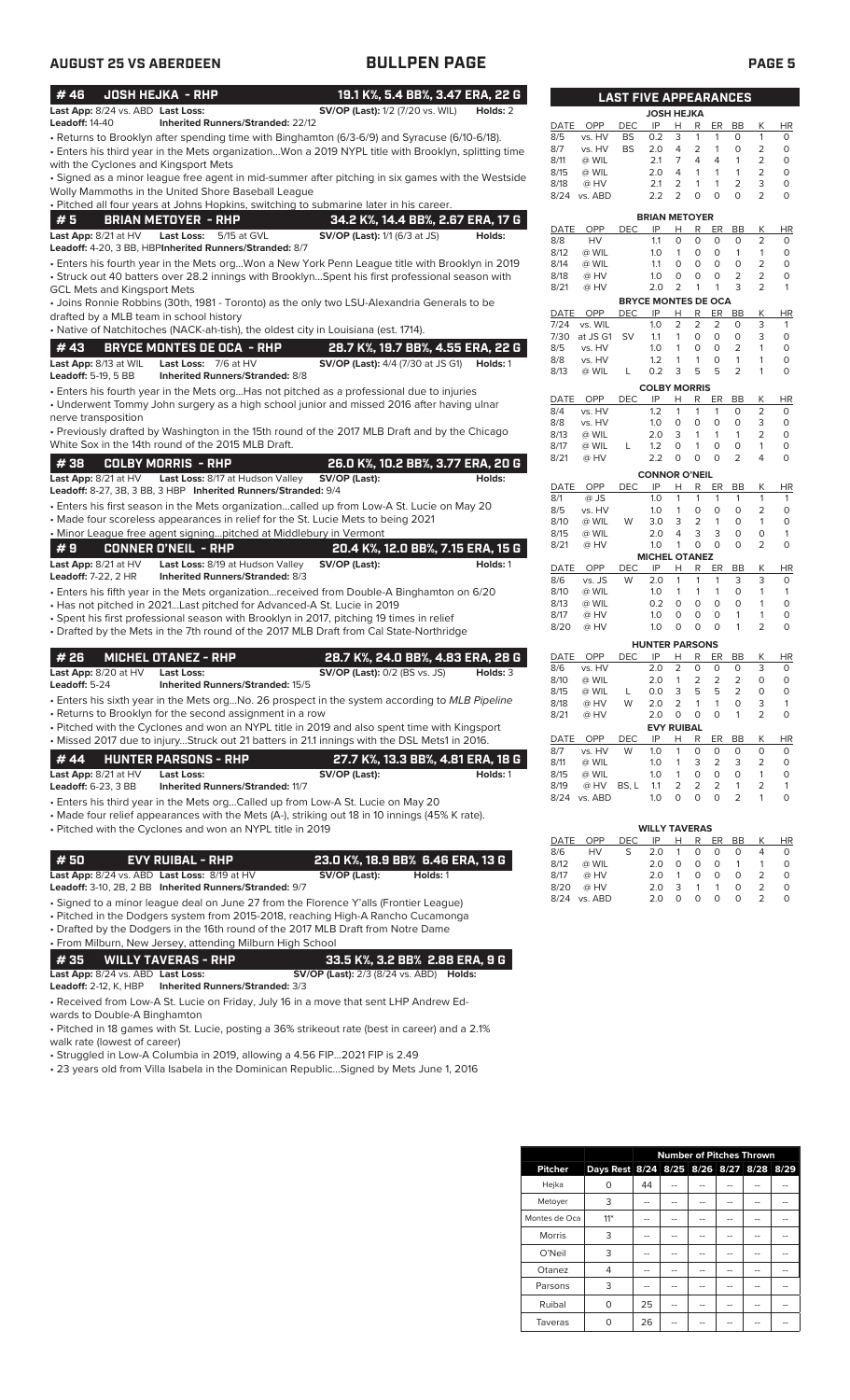| INDIVIDUAL PITCHING HIGHS |
|---------------------------|
|                           |
|                           |
|                           |
|                           |
|                           |
|                           |
|                           |
|                           |
|                           |
|                           |
|                           |
|                           |

| TEAM PITCHING HIGHS                                                         |
|-----------------------------------------------------------------------------|
|                                                                             |
|                                                                             |
|                                                                             |
| Fewest Runs Allowed, Game 0 (3x, last: 7/30 at Jersey Shore G1 - 7 innings) |
|                                                                             |
|                                                                             |
|                                                                             |
|                                                                             |
|                                                                             |
|                                                                             |
|                                                                             |
|                                                                             |
|                                                                             |
|                                                                             |
|                                                                             |
| Most Pitchers Used, Extra Innings 5 (5/23 vs. Hudson Valley - 12 innings)   |
|                                                                             |

| <b>TEAM MISCELLANEOUS</b>                                                          |                  |
|------------------------------------------------------------------------------------|------------------|
| Longest Game, Time, Nine-Inning Game 4:15 (8/18 at Hudson Valley)                  |                  |
| Longest Game, Time, Extra-Inning Game3:30 (6/23 vs. Jersey Shore - 10 innings)     |                  |
| Shortest Game, Time Nine-Inning Game.  2:20 (2x, 5/18 vs. HV & 8/14 at Wilmington) |                  |
|                                                                                    |                  |
|                                                                                    |                  |
|                                                                                    |                  |
|                                                                                    |                  |
|                                                                                    |                  |
|                                                                                    |                  |
|                                                                                    |                  |
|                                                                                    |                  |
|                                                                                    |                  |
|                                                                                    |                  |
| <b>OUTFIELD ASSISTS [12]</b>                                                       | RECORD BREAKDOWN |

## **OUTFIELD ASSISTS (12) NAME TOTAL (LAST)**

| Duplantis<br>Ashford<br>Molina | 6<br>3 | 8/20 at HV<br>7/23 vs. WIL<br>5/21 vs. HV |
|--------------------------------|--------|-------------------------------------------|
| Winaker                        |        | 5/6 at ASH                                |
| <b>Bohanek</b>                 |        | 7/6 at HV                                 |

|                          |          | Н<br>O                                                                                         |
|--------------------------|----------|------------------------------------------------------------------------------------------------|
| UNIFORM RECORDS          |          | G<br>E)                                                                                        |
| <b>Home White</b>        | $8 - 5$  | Q                                                                                              |
| <b>Road Gray</b>         | 15-32    | N<br>S                                                                                         |
| <b>Championship Gold</b> | $9 - 12$ | O<br>T)                                                                                        |
| <b>Coney Island</b>      | $0 - 2$  | S<br>H                                                                                         |
| Los Jefes                | $1-0$    | H<br>D<br>H<br>O<br>S<br>S<br>S<br>Н<br>R<br>D<br>N<br>S<br>O<br>V.<br>V.<br>S<br>S,<br>$\sim$ |

| Score 4 or More Runs 32-18    |  |
|-------------------------------|--|
|                               |  |
|                               |  |
| Do Not Allow a Home Run 18-18 |  |
| Hit More Home Runs  21-10     |  |
| Opponent Hits More HRs3-24    |  |
|                               |  |
|                               |  |
|                               |  |
|                               |  |
|                               |  |
|                               |  |
|                               |  |
|                               |  |
| Opponent Scores First 12-40   |  |
|                               |  |
|                               |  |
|                               |  |
|                               |  |
|                               |  |
|                               |  |
|                               |  |
|                               |  |
|                               |  |
|                               |  |
|                               |  |

### **MISC. WINS**

| Come from Behind Wins15 (8/24 vs. ABD) |  |  |
|----------------------------------------|--|--|
| Wins in Last At-Bat 6 (8/8 vs. WIL)    |  |  |
| Walk-off Wins 4 (8/8 vs. WIL)          |  |  |

## **AUGUST 25 VS ABERDEEN HIGH/LOW & CHARTS PAGE 6**

| INDIVIDUAL BATTING HIGHS                                                    |
|-----------------------------------------------------------------------------|
|                                                                             |
|                                                                             |
|                                                                             |
|                                                                             |
|                                                                             |
|                                                                             |
|                                                                             |
| Home Runs, Consecutive Games Three games (2x, last: Luke Ritter, 6/18-6/21) |
|                                                                             |
|                                                                             |
|                                                                             |
|                                                                             |
|                                                                             |
| Most Strikeouts, Game4 (15x, Francisco Alvarez, 8/8 vs. Hudson Valley)      |
|                                                                             |
| Most Extra-Base Hits, Game 3 (3x, Cody Bohanek, 6/15 at Wilmington)         |
|                                                                             |
| <b>TEAM BATTING HIGHS</b>                                                   |
|                                                                             |
|                                                                             |
|                                                                             |
|                                                                             |
|                                                                             |
|                                                                             |
|                                                                             |
|                                                                             |
|                                                                             |
|                                                                             |
|                                                                             |
|                                                                             |
|                                                                             |
|                                                                             |
|                                                                             |
|                                                                             |
|                                                                             |
|                                                                             |
|                                                                             |
|                                                                             |
| Most Double Plays Hit into, Game3 (5x, 7/7 at Hudson Valley - 10 innings)   |

### **FIELDING**

Most Errors, Team, Game...............................................................................6 (5/7 at Asheville) Most Errors, Individual, Game....... 2 (7x, last: Ronny Mauricio, 7/30 at Jersey Shore G2) Most Double Plays Turned, Nine-Inning Game.......................... 3 (5/19 vs. Hudson Valley) Consecutive Errorless Games, Team...

### **STARTERS BY POSITION**

**C-** Alvarez (37), Mena (22), Uriarte (19), Senger (9), Gaddis (5), Campos (1)

**1B-** Genord (49), Vasquez (32), Ritter (6), Bohanek (4), Winaker (2), Martinez (1)

**2B-** Ritter (42), Gonzalez (30), Walters (12), Fermin (4), Peroza (2), Tiberi (1), Struble (1), McNeil (1), Bohanek (1)

**3B-** Baty (41), Bohanek (20), Peroza (14), Tiberi (7), Fermin (7), Gaddis (1), Gonzalez (1), Palmer (1)

- **SS-** Mauricio (75), Bohanek (6), Gonzalez (6), Walters (4), Fermin (3)
- **LF-** Duplantis (45), Tiberi (12), Suozzi (9), Ashford (8), Vasquez (7), Bohanek (4), Baty (3), Murphy (2), Palmer (1), Winaker (1), Kleszcz (1), Struble (1)

**CF-** Duplantis (40), Hernandez (23), Palmer (13), Mangum (8), Hernandez (8), Molina (6), Ota (2), Murphy (2), Ashford (1)

**RF-** Ashford (38), Struble (15), Molina (10), Kleszcz (6), Bohanek (5), Winaker (4), Martinez (3), Hernandez (4), Murphy (4), Ota (1), Suozzi (1), Palmer (1), Murphy (1)

**DH-** Alvarez (28), Mauricio (10), Genord (8), Vasquez (8), Baty (7), Ritter (4), Ashford (3), Bohanek (3), Tiberi (3), Hernandez (3), Gaddis (2), Peroza (2), Senger (2), Mena (2), Walters (2), Fermin (2), Titus (2), Mangum (1), Struble (1), Gonzalez (1)

### **STARTERS BY BATTING ORDER**

**1st -** Duplantis (76), Palmer (4). Bohanek (4), Struble (3), Tiberi (2), Mangum (2), Ashford (1), McNeil (1)

**2nd -** Bohanek (18), Fermin (15), Mauricio (11), Palmer (11), Duplantis (8), Ashford (6), Gonzalez (6), Mangum (5), Winaker (4), Tiberi (3), Struble (3), Walters (2), Alvarez (2), Ritter (1)

**3rd -** Mauricio (75), Baty (15), Alvarez (2), Martinez (1)

**4th-** Baty (37), Alvarez (34), Ritter (9), Vasquez (9), Genord (2), Martinez (2)

**5th-** Alvarez (26), Vasquez (26), Ritter (14), Bohanek (5), Genord (5), Senger (4), Ashford (4),

Gonzalez (3), Ota (2), Peroza (2), Fermin (1), Hernandez (1), **6th-** Ritter (18), Genord (18), Ashford (13), Peroza (11), Bohanek (7), Gonzalez (7), Hernandez (3), Senger (3), Mena (2), Winaker (2), Kleszcz (2), Vasquez (1), Fermin (1), Ota (1), Suozzi (1) Tiberi (1), Uriarte (1)

**7th-** Genord (24), Ashford (12), Gonzalez (12), Ritter (8), Tiberi (5), Vasquez (4), Bohanek (4), Peroza (3), Ashford (3), Senger (3), Uriarte (3), Hernandez (2), Kleszcz (2), Walters (2), Mena (2), Suozzi (1), Winaker (1), Gaddis (1), Murphy (1)

**8th-** Tiberi (11), Hernandez (10), Genord (9), Ashford (9), Uriarte (8), Mena (8), Vasquez (6), Walters (6), Gonzalez (5), Gaddis (4), Murphy (4), Bohanek (3), Suozzi (2), Kleszcz (2), Ritter (1),

Peroza (1), Senger (1), Molina (1), Struble (1), Titus (1) **9th-** Molina (16), Hernandez (14), Mena (11), Struble (8), Walters (7), Uriarte (7), Suozzi (6), Gad-

dis (5), Gonzalez (4), Murphy (3), Bohanek (3), Mangum (2), Kleszcz (2), Campos (1), Tiberi (1), Titus (1)

| <b>CATCHERS STEALING</b> |                |    |                 |            |    |               |    | <b>MULTI-RUN INNINGS</b> |    |                   |                   |  |  |
|--------------------------|----------------|----|-----------------|------------|----|---------------|----|--------------------------|----|-------------------|-------------------|--|--|
| <b>Name</b>              | CS             |    | <b>ATT</b>      | <b>PCT</b> |    | <b>Runs</b>   |    | <b>Times</b>             |    |                   | Last              |  |  |
| Alvarez                  | 15<br>55       |    | 27%             |            |    |               |    |                          |    | 8th, 8/18 at HV   |                   |  |  |
| Gaddis                   | $\Omega$       |    | 4               | 0%         |    | 6             |    | 3                        |    | 4th, 8/10 at WIL  |                   |  |  |
| Mena                     | 4              |    | 32              | 13%        |    | 5             |    |                          |    | 6th, 8/6 vs. HV   |                   |  |  |
| Senger                   | $\overline{2}$ |    | 10 <sup>2</sup> | 20%        |    | 4             |    | 10 <sup>2</sup>          |    |                   | 7th, 8/24 vs. ABD |  |  |
| Uriarte                  | 11             |    | 31              | 35%        |    | 3<br>31       |    |                          |    | 3rd, 8/24 vs. ABD |                   |  |  |
| Team                     | 32             |    | 135             | 24%        |    | $\mathcal{P}$ | 54 |                          |    | 1st. 8/24 vs. ABD |                   |  |  |
|                          | 11             | 2  | з               | 4          | 5  | 6             | 7  | 8                        | 9  | 10+               | <b>TOTALS</b>     |  |  |
| <b>OPPONENTS</b>         | 58             | 64 | 67              | 56         | 45 | 57            | 42 | 52                       | 28 | 6                 | 451               |  |  |
| <b>BKLYN</b>             | 45             | 35 | 45              | 54         | 41 | 59            | 51 | 64                       | 24 | 6                 | 412               |  |  |

**EJECTIONS**

**Name Umpire Date** Joe GenordDylan Bradley 7/9 at HV Ed Blankmeyer Joe Belangia 7/11 at HV Ed BlankmeyerRay Valero 8/20 at HV Ronny MauricioRay Valero 8/20 at HV

# vs. LHP Starters.......................................15-16 vs. RHP Starters ...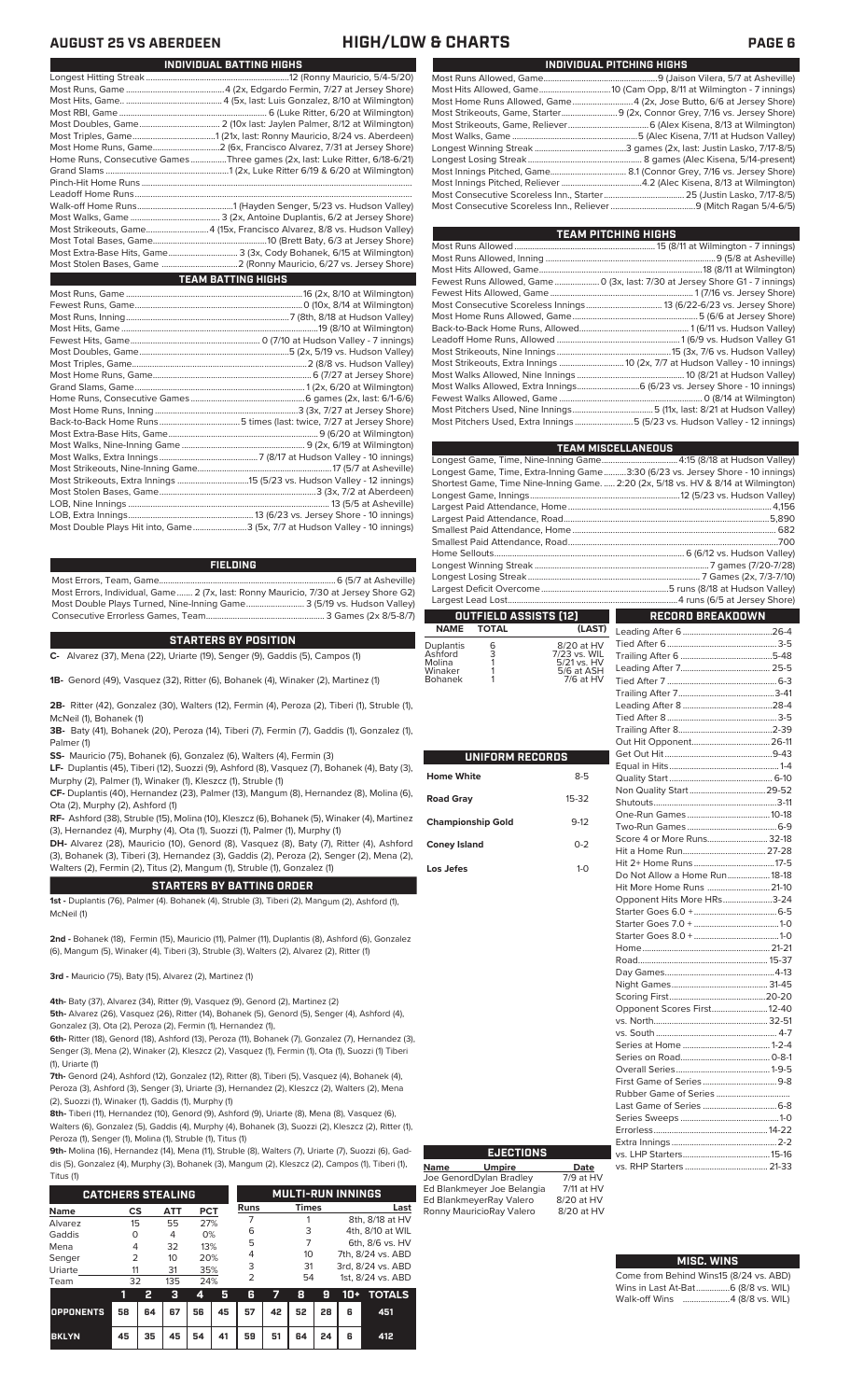# **AUGUST 25 VS ABERDEEN GAME BY GAME RESULTS**

|--|--|--|

|              |                |                                      |                |                    |                |                   |                    | <b>GAME-BY-GAME RESULTS</b>                                             |                                          |                         |              |                   |
|--------------|----------------|--------------------------------------|----------------|--------------------|----------------|-------------------|--------------------|-------------------------------------------------------------------------|------------------------------------------|-------------------------|--------------|-------------------|
| <b>DATE</b>  | GM#            | <b>OPPONENT</b>                      | W-L/TIME SCORE |                    | <b>RECORD</b>  | POSITION          | GA/GB              | <b>WINNING PITCHER</b>                                                  | <b>LOSING PITCHER</b>                    | <b>SAVE</b>             | <b>TIME</b>  | <b>ATTENDANCE</b> |
| 5/4          | $\mathbf{1}$   | at Asheville                         | W              | $8 - 2$            | $1-0$          | T <sub>1st</sub>  | $+1$               | Josh Walker (1-0)                                                       | Blair Henley (0-1)                       |                         | 3:16         | 1,200             |
| 5/5          | $\overline{2}$ | at Asheville                         | L              | $6-1$              | $1 - 1$        | T <sub>2</sub> nd | $-1$               | Chandler Casey (1-0)                                                    | Jose Butto (1-0)                         |                         | 3:26         | 1,200             |
| 5/6          | 3              | at Asheville                         | L              | $11 - 4$           | $1 - 2$        | T3rd              | $-2$               | Matt Ruppenthal (1-0)                                                   | Oscar Rojas (0-1)                        |                         | 3:10         | 1,200             |
| 5/7          | 4              | at Asheville                         | L              | $13 - 7$           | $1 - 3$        | T3rd              | -3                 | R.J. Freure (1-0)                                                       | Jaison Vilera (0-1)                      |                         | 3:44         | 1,200             |
| 5/8          | 5              | at Asheville                         | W              | $16-12$            | $2 - 3$        | T3rd              | -3                 | Alec Kisena (1-0)                                                       | Juan Pablo Lopez (1-0)                   |                         | 3:52         | 1,200             |
| 5/9          |                | at Asheville                         |                |                    |                |                   |                    | Cancelled due to non-COVID-related illness                              |                                          |                         |              |                   |
| 5/10         |                | OFF DAY                              |                |                    |                |                   |                    |                                                                         |                                          |                         |              |                   |
| 5/11         | 6              | at Greenville                        | W              | $6-1$              | $3-3$          | 2 <sub>nd</sub>   | $-2.5$             | Josh Walker (2-0)                                                       | Jay Groome (0-2)                         |                         | 3:00         | 1,995             |
| 5/12         | $\overline{7}$ | at Greenville                        | W              | $3-2$              | $4 - 3$        | 2 <sub>nd</sub>   | $-1.5$             | Brian Metoyer (1-0)                                                     | Yusniel Padron-Artilles (0-2)            | Mitch Ragan (1)         | 3:14         | 1,819             |
| 5/13         | 8              | at Greenville                        | L              | $8 - 2$            | $4 - 4$        | 2 <sub>nd</sub>   | $-2.5$             | Chris Murphy (1-1)                                                      | Oscar Rojas (0-2)                        |                         | 3:21         | 2,485             |
| 5/14         | 9              |                                      | Г              | $5-1$              | $4 - 5$        | 4th               | $-2.5$             |                                                                         |                                          |                         | 2:54         | 2,732             |
|              |                | at Greenville                        |                |                    |                |                   |                    | Brayan Bello (2-0)                                                      | Alec Kisena (1-1)                        |                         |              |                   |
| 5/15         | 10             | at Greenville                        | Г              | $8 - 4$            | $4-6$          | 4th               | $-3.5$             | Yorvin Pantoja (1-0)                                                    | Brian Metoyer (1-1)                      |                         | 2:52         | 2,883             |
| 5/16         | 11             | at Greenville                        | L              | $10-9$             | $4 - 7$        | 4th               | $-3.5$             | Jake Wallace (1-0)                                                      | Eric Orze (0-1)                          |                         | 3:09         | 2,818             |
| 5/17         |                | OFF DAY                              |                |                    |                |                   |                    |                                                                         |                                          |                         |              |                   |
| 5/18         | 12             | <b>Hudson Valley</b>                 | г              | 4-3                | $4 - 8$        | 5th               | -4.5               | Zach Greene (1-1)                                                       | Andrew Edwards (0-1)                     |                         | 2:29         | 1,315             |
| 5/19         | 13             | <b>Hudson Valley</b>                 | W              | 14-0               | $5-8$          | 5th               | $-3.5$             | Allan Winans (1-0)                                                      | Jhony Brito (0-1)                        |                         | 3:01         | 810               |
| 5/20         | 14             | <b>Hudson Valley</b>                 | г              | $6-1$              | 5-9            | 5th               | $-3.5$             | Luis Medina (2-0)                                                       | Jaison Vilera (0-2)                      |                         | 2:42         | 682               |
| 5/21         | 15             | <b>Hudson Valley</b>                 | w              | $4-1$              | $6-9$          | 5th               | $-3.5$             | Josh Walker (3-0)                                                       | Josh Maciejewski (2-1)                   | Eric Orze (1)           | 2:33         | 998               |
| 5/22         | 16             | <b>Hudson Valley</b>                 | г              | $5-3$              | $6-10$         | 5th               | $-4.5$             | Ken Waldichuk (1-0)                                                     | Cam Opp (0-1)                            |                         | 3:14         | 1,624             |
| 5/23         | 17             | <b>Hudson Valley</b>                 | w              | $6-5(12)$          | $7 - 10$       | 5th               | $-3.5$             | Josh Hejka (1-0)                                                        | Zach Greene (1-2)                        |                         | 3:24         | 1,261             |
| 5/24         |                | OFF DAY                              |                |                    |                |                   |                    |                                                                         |                                          |                         |              |                   |
| 5/25         | 18             | Aberdeen                             | г              | $8-1$              | $7 - 11$       | 5th               | $-4.5$             | Drew Rom (2-0)                                                          | Oscar Rojas (0-3)                        |                         | 2:52         | 861               |
| 5/26         | 19             | Aberdeen                             |                |                    |                |                   |                    | 5/26 game postponed due to rain, makeup scheduled for doubleheader 5/27 |                                          |                         |              |                   |
| 5/27         | 19             | Aberdeen                             | г              | $6-2(7)$           | $7-12$         | 5th               | $-5.5$             | Grayson Rodriguez (3-0)                                                 | Jaison Vilera (0-3)                      |                         | 2:14         |                   |
|              | 20             | Aberdeen                             | г              | $10-1(7)$          | $7-13$         | 5th               | $-6.5$             | Morgan McSweeney (2-0)                                                  | Cam Opp (0-2)                            |                         | 2:37         | 926               |
| 5/28         | 21             | Aberdeen                             |                |                    |                |                   |                    | 5/28 game postponed due to rain, makeup scheduled for doubleheader 8/25 |                                          |                         |              |                   |
| 5/29         | 21             | Aberdeen                             | Г              | $4 - 1$            | $7-14$         | 5th               | $-7.5$             | <b>Garrett Stallings (3-1)</b>                                          | Alec Kisena (1-2)                        | Connor Gillispie (1)    | 2:52         | 1,509             |
| 5/30         | 22             | Aberdeen                             |                |                    |                |                   |                    | 5/30 game posted to a later date to be determined                       |                                          |                         |              |                   |
| 5/31         |                | OFF DAY                              |                |                    |                |                   |                    |                                                                         |                                          |                         |              |                   |
|              |                |                                      |                |                    |                |                   |                    | MAY [7-14]                                                              |                                          |                         |              |                   |
| 6/1          | 22             | at Jersey Shore                      | W              | $11-5$             | $8-14$         | T4th              | $-7.5$             | Jose Butto (1-1)                                                        | Josh Hendrickson (0-1)                   |                         | 3:03         | 2,077             |
| 6/2          | 23             | at Jersey Shore                      | L              | $4-1$              | $8 - 15$       | 5th               | $-8.5$             | Carlo Reyes (1-0)                                                       | Justin Lasko (0-1)                       | Blake Brown (1)         | 2:44         | 1,591             |
| 6/3          | 24             | at Jersey Shore                      | W              | $6 - 4$            | $9 - 15$       | 4th               | $-8.5$             | Bryce Montes de Oca (1-0)                                               | Jack Perkins (0-1)                       | Brian Metoyer (1)       | 3:15         | 1,473             |
| 6/4          | 25             | at Jersey Shore                      | Г              | $5-4(7)$           | $9-16$         | 5th               | $-9.0$             | Aneurys Zabala (2-2)                                                    | Allan Winans (1-1)                       |                         | 2:12         | 2,399             |
| 6/5          | 26             | at Jersey Shore                      | Г              | $5 - 4$            | $9-17$         | 5th               | $-9.0$             | Mike Adams (1-1)                                                        | Mitch Ragan (0-1)                        |                         | 2:36         | 2,122             |
| 6/6          | 27             | at Jersey Shore                      | L              | $11-6$             | $9-18$         | 5th               | $-9.5$             | Nick Lackney (1-0)                                                      | Jose Butto (1-2)                         |                         | 3:31         | 2,041             |
| 6/7          |                | OFF DAY                              |                |                    |                |                   |                    |                                                                         |                                          |                         |              |                   |
| 6/9          | 28             | <b>Hudson Valley</b>                 | г              | $3-2(7)$           | $9-19$         | 5th               | $-10.5$            | Tanner Myatt (1-0)                                                      | Justin Lasko (0-2)                       | Justin Wilson (1)       | 2:22         |                   |
|              | 29             | <b>Hudson Valley</b>                 | W              | $5-3(7)$           | 10-19          | 5th               | $-9.5$             | Eric Orze (1-1)                                                         | Luis Medina (2-1)                        | Bryce Montes de Oca (1) | 2:02         | 1,211             |
| 6/10         | 30             | <b>Hudson Valley</b>                 | г              | $1-0$              | 10-20          | 5th               | $-9.5$             | <b>Barrett Loseke (2-1)</b>                                             | Cam Opp (0-3)                            | Zach Greene (1)         | 2:37         | 1,396             |
| 6/11         | 31             | <b>Hudson Valley</b>                 | L              | $8-0$              | $10 - 21$      | 5th               | $-9.5$             | Ken Waldichuk (2-0)                                                     | Jaison Vilera (0-4)                      |                         | 3:06         | 1,597             |
| 6/12         | 32             | <b>Hudson Valley</b>                 | L              | $5-4$              | 10-22          | 5th               | $-9.5$             | Nelson Alvarez (2-0)                                                    | Bryce Montes de Oca (1-1)                | Justin Wilson (2)       | 3:22         | 2,194             |
|              | 33             |                                      | г              | 5-0                | $10 - 23$      | 5th               | $-9.5$             | Hayden Wesneski (1-1)                                                   | Allan Winans (1-2)                       |                         | 2:50         | 1,749             |
| 6/13<br>6/14 |                | <b>Hudson Valley</b><br>OFF DAY      |                |                    |                |                   |                    |                                                                         |                                          |                         |              |                   |
|              |                |                                      |                |                    |                |                   |                    |                                                                         |                                          |                         |              |                   |
| 6/15         | 34             | at Wilmington                        | W              | $3-1$              | $11 - 23$      | 5th               | $-8.5$             | Brian Metoyer (2-1)                                                     | Zach Brzykcy (2-1)                       | Andrew Edwards (1)      | 2:21         | 1,188             |
| 6/16         | 35             | at Wilmington                        | L              | $5 - 2$            | $11 - 24$      | 5th               | $-9.5$             | Amos Willingham (1-0)                                                   | Eric Orze (1-2)                          | Reid Schaller (3)       | 2:51         | 700               |
| 6/17         | 36             | at Wilmington                        | L              | $8 - 4$            | $11 - 25$      | 5th               | $-10.5$            | Joan Adon (3-1)                                                         | Alec Kisena (1-3)                        |                         | 2:54         | 1,009             |
| 6/18         | 37             | at Wilmington                        | W              | $7 - 5$            | $12 - 25$      | 5th               | $-10$              | Mitch Ragan (1-1)                                                       | Reid Schaller (1-1)                      |                         | 2:52         | 2,565             |
| 6/19         | 38             | at Wilmington                        | L              | $9 - 8$            | 12-26          | 5th               | $-11$              | Christian Vann (2-0)                                                    | Andrew Edwards (0-2)                     |                         | 3:26         | 1,899             |
| 6/20         | 39             | at Wilmington                        | W              | $13-1$             | 13-26          | 5th               | $-11$              | Justin Lasko (1-2)                                                      | Alfonso Hernanndez (0-1)                 |                         | 2:44         | 2,722             |
| 6/21         |                | OFF DAY                              |                |                    |                |                   |                    |                                                                         |                                          |                         |              |                   |
| 6/22         | 40             | <b>Jersey Shore</b>                  | г              | $7-5$              | 13-27          | 5th               | $-12$              | <b>Manuel Silva (1-0)</b>                                               | Jaison Vilera (0-5)                      | Aneurys Zabala (3)      | 3:01         | 2,307             |
| 6/23         | 41             | <b>Jersey Shore</b>                  | W              | 3-2 (10)           | 14-27          | 5th               | $-12$              | Mitch Ragan (2-1)                                                       | Andrew Brown (2-2)                       |                         | 3:30         | 1,595             |
| 6/24         | 42             | <b>Jersey Shore</b>                  | г              | 3-0                | 14-28          | 5th               | $-13$              | Kevin Gowdy (2-3)                                                       | Jose Butto (1-3)                         | Blake Brown (2)         | 2:52         | 1,906             |
| 6/25         | 43             | <b>Jersey Shore</b>                  | W              | $7-2$              | 15-28          | 5th               | $-13$              | Cam Opp (1-3)                                                           | Jonathan Hughes (2-3)                    |                         | 2:44         | 2,194             |
| 6/26         | 44             | <b>Jersey Shore</b>                  | W              | $8 - 5$            | 16-28          | 5th               | $-13$              | <b>Michel Otanez (1-0)</b>                                              | Mark Potter (0-2)                        |                         | 3:13         | 2,363             |
| 6/27         | 45             | <b>Jersey Shore</b>                  | г              | $3-0$              | 16-29          | 5th               | $-13$              | Dominic Pipkin (2-0)                                                    | Justin Lasko (1-3)                       | Blake Brown (3)         | 2:43         | 2,253             |
| 6/28         |                | OFF DAY                              |                |                    |                |                   |                    |                                                                         |                                          |                         |              |                   |
| 6/29         | 46             | at Aberdeen                          | L              | $7-3$              | 16-30          | 5th               | $-14$              | Garrett Stallings (4-3)                                                 | Alec Kisena (1-4)                        | Garrett Farmer (4)      | 2:40         | 1,347             |
| 6/30         | 47             | at Aberdeen                          | L              | $2-1(7)$           | 16-31          | 5th               | $-14.5$            | Clayton McGinness (1-1)                                                 | Jose Butto (1-4)                         | Logan Gillaspie (1)     | 1:53         |                   |
|              | 48             | at Aberdeen                          | W              | $7-6(7)$           | $17 - 31$      | 5th               | $-14.5$            | Jaison Vilera (1-5)                                                     | Kade Strowd (0-2)                        | Mitch Ragan (2)         | 2:31         | 2,405             |
|              |                |                                      |                |                    |                |                   |                    | <b>JUNE (10-17)</b>                                                     |                                          |                         |              |                   |
| 7/1          | 49             | at Aberdeen                          | L              | $2-0(6)$           | 17-32          | 5th               | $-15$              | Drew Rom (5-0)                                                          | Cam (1-4)                                |                         | 1:50         | 1,077             |
| 7/2          | 50             | at Aberdeen                          | W              | $6 - 5$            | 18-32          | 5th               | $-14$              | Colby Morris (1-0)                                                      | Connor Gillispie (4-4)                   | Bryce Montes de Oca (2) | 3:56         | 2,004             |
| 7/3          | 51             | at Aberdeen                          | L              | $4 - 3$            | 18-33          | 5th               | $-14.5$            | Xavier Moore (1-0)                                                      | Mitch Ragan (2-2)                        |                         | 3:00         | 4,668             |
| 7/4          | 52             | at Aberdeen                          | L              | $7 - 2$            | 18-34          | 5th               | $-15.5$            | Garrett Stallings (5-3)                                                 | Alec Kisena (1-5)                        |                         | 2:31         | 3,001             |
| 7/5          |                | OFF DAY                              |                |                    |                |                   |                    |                                                                         |                                          |                         |              |                   |
| 7/6          | 53             | at Hudson Valley                     | L              | $9 - 7$            | 18-35          | 5th               | $-16.5$            | Charlie Ruegger (4-4)                                                   | Bryce Montes de Oca (1-2)                | Derek Craft (2)         | 3:15         | 1,687             |
| 7/7          | 54             | at Hudson Valley                     | L              | $3-2(10)$          | 18-36          | 5th               | $-17.5$            | Barrett Loseke (3-1)                                                    | Josh Hejka (1-1)                         |                         | 2:55         | 2,688             |
| 7/8          | 55             | at Hudson Valley                     | 7:05 p.m.      |                    |                |                   |                    | Game postponed due to rain, doubleheader scheduled for 7/10             |                                          |                         |              |                   |
|              |                |                                      | L              | $6 - 4$            | 18-37          | 5th               | $-18.5$            | Jhony Brito (3-3)                                                       |                                          |                         | 3:06         | 3,896             |
|              |                |                                      |                |                    |                |                   |                    |                                                                         | Cam Opp (1-5)                            |                         |              |                   |
| 7/9          | 55             | at Hudson Valley                     |                |                    |                |                   |                    |                                                                         |                                          |                         |              |                   |
| 7/10         | 56             | at Hudson Valley                     | L              | $7-1(7)$           | 18-38          | 5th               | $-19.5$            | Mitch Spence (3-1)                                                      | Connor Grey (0-1)                        |                         | 2:22         |                   |
| 7/11         | 57<br>58       | at Hudson Valley<br>at Hudson Valley | L<br>W         | $5-0(7)$<br>$10-3$ | 18-39<br>19-39 | 5th<br>5th        | $-20.5$<br>$-19.5$ | Nick Ernst (4-0)<br>Josh Hejka (2-1)                                    | Justin Lasko (1-4)<br>Shawn Semple (3-1) |                         | 2:03<br>3:20 | 3,111<br>2,892    |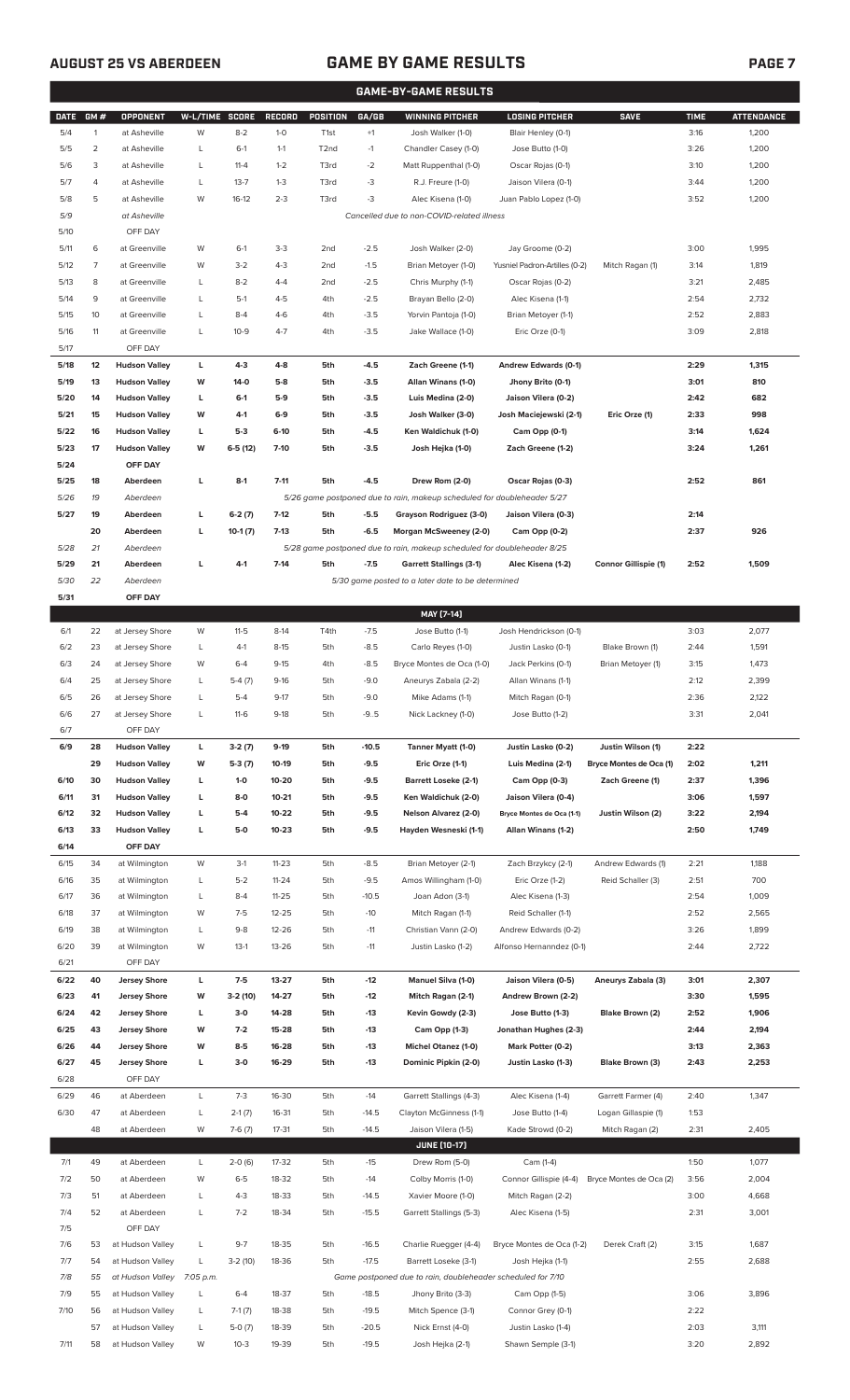# **AUGUST 25 VS ABERDEEN GAME-BY-GAME PAGE 8**

|              | DATE GM#   | OPPONENT                                   | W-L/TIME SCORE         |           | RECORD | POSITION | GA/GB   | <b>WINNING PITCHER</b>                                      | <b>LOSING PITCHER</b>        | <b>SAVE</b>               | <b>TIME</b> | <b>ATTENDANCE</b> |
|--------------|------------|--------------------------------------------|------------------------|-----------|--------|----------|---------|-------------------------------------------------------------|------------------------------|---------------------------|-------------|-------------------|
| 7/12         |            | OFF DAY                                    |                        |           |        |          |         |                                                             |                              |                           |             |                   |
| 7/13         | 59         | <b>Jersey Shore</b>                        | W                      | $1-0$     | 20-39  | 5th      | $-19.5$ | Michel Otanez (2-0)                                         | Blake Brown (0-1)            |                           | 2:34        | 2,681             |
| 7/14         | 60         | <b>Jersey Shore</b>                        | L                      | $3-2$     | 20-40  | 5th      | $-19.5$ | Carlo Reyes (2-1)                                           | Andrew Edwards (0-3)         |                           | 3:13        | 1,898             |
| 7/15         | 61         | <b>Jersey Shore</b>                        | г                      | $13-3$    | 20-41  | 5th      | -19     | Dominic Popkin (4-1)                                        | Cam Opp (1-6)                | Aiden Anderson (2)        | 3:24        | 1,595             |
| 7/16         | 62         | <b>Jersey Shore</b>                        | W                      | $6-1$     | 21-41  | 5th      | -19     | Connor Grey (1-1)                                           | Tom Sutera (0-1)             |                           | 2:50        | 1,949             |
| 7/17         | 63         | <b>Jersey Shore</b>                        | W                      | $6-1$     | 22-41  | 5th      | -19     | Justin Lasko (2-4)                                          | Kevin Gowdy (3-5)            |                           | 2:56        | 2,422             |
| 7/18         | 64         | <b>Jersey Shore</b>                        | г                      | $7-1$     | 22-42  | 5th      | $-20$   | Carlo Reyes (3-1)                                           | Alec Kisena (1-6)            | Tyler Burch (3)           | 2:52        | 1,570             |
| 7/19         |            | OFF DAY                                    |                        |           |        |          |         |                                                             |                              |                           |             |                   |
| 7/20         | 65         | Wilmington                                 | W                      | $8-6$     | 23-42  | 5th      | -20     | Jaison Vilera (2-5)                                         | <b>Evan Lee (1-3)</b>        | Hejka                     | 3:18        | 1,086             |
| 7/21         | 66         | Wilmington                                 | W                      | $5-3$     | 24-42  | 5th      | -20     | Willy Taveras (1-0)                                         | Kyle Hinton (0-1)            | Bryce Montes de Oca (3)   | 2:53        | 1,456             |
| 7/22         | 67         | Wilmington                                 | W                      | $10 - 2$  | 25-42  | 5th      | -20     | Justin Lasko (3-4)                                          | Alex Troop (4-4)             |                           | 3:00        | 3,430             |
| 7/23         | 68         | Wilmington                                 | W                      | $5-4$     | 26-42  | 5th      | $-19$   | J.T. Ginn (1-0)                                             | <b>Mitchell Parker (0-1)</b> |                           |             |                   |
|              |            |                                            |                        |           |        |          |         |                                                             |                              |                           |             |                   |
| 7/24         | 69         | Wilmington                                 | W                      | $8-3$     | 27-42  | 5th      | $-18$   | Mitch Ragan (1-0)                                           | Joan Udon (3-4)              |                           | 3:12        | 2,924             |
| 7/25         | 70         | Wilmington                                 | W                      | $5-4$     | 28-42  | 5th      | $-18$   | <b>Willy Taveras (2-0)</b>                                  | Kyle Hinton (0-2)            |                           | 3:12        | 1,703             |
| 7/26         |            | OFF DAY                                    |                        |           |        |          |         |                                                             |                              |                           |             |                   |
| 7/27         | 71         | at Jersey Shore                            | W                      | $14 - 5$  | 29-42  | 5th      | $-17$   | Hunter Parsons (1-0)                                        | Jonathan Hughes (3-5)        |                           | 3:04        | 3,270             |
| 7/28         | 72         | at Jersey Shore                            | L                      | $3-1$     | 29-43  | 5th      | $-17$   | Jhordany Mezquita (2-5)                                     | Cam Opp (1-7)                | Tyler Burch (4)           | 3:04        | 2,590             |
| 7/29         | 73         | at Jersey Shore                            |                        |           |        |          |         | Game postponed due to rain, doubleheader scheduled for 7/30 |                              |                           |             |                   |
| 7/30         | 73         | at Jersey Shore                            | W                      | $4-0(7)$  | 30-43  | 5th      | $-17.5$ | Justin Lasko (4-4)                                          | Dominic Pipkin (4-2)         | Bryce Montes de Oca (4)   | 2:20        |                   |
| 7/30         | 74         | at Jersey Shore                            | L                      | $3-0(7)$  | 30-44  | 5th      | $-17$   | Ethan Lindow (3-4)                                          | J.T. Ginn (1-1)              |                           | 1:46        | 5,890             |
| 7/31         | 75         | at Jersey Shore                            | L                      | $4 - 3$   | 30-45  | 5th      | $-18$   | Victor Vargas (1-0)                                         | Alec Kisena (1-7)            | Manuel Silva (2)          | 2:49        | 4,044             |
|              |            |                                            |                        |           |        |          |         | <b>JULY [13-14]</b>                                         |                              |                           |             |                   |
| 8/1          | 76         | at Jersey Shore                            | L                      | $4 - 3$   | 30-46  | 5th      | $-19$   | Tom Sutera (2-2)                                            | Conner O'Neil (0-1)          | Blake Brown (5)           | 2:42        | 2,535             |
| 8/2          |            | OFF DAY                                    |                        |           |        |          |         |                                                             |                              |                           |             |                   |
| 8/3          | 77         | <b>Hudson Valley</b>                       | г                      | 5-0       | 30-47  | 5th      | -20     | Randy Vasquez (2-0)                                         | Jaison Vilera (2-6)          |                           | 3:01        | 1,253             |
| 8/4          | 78         | <b>Hudson Valley</b>                       | г                      | $3-2$     | 30-48  | 5th      | $-21$   | Mitch Spence (4-2)                                          | <b>Cam Opp (1-8)</b>         | Derek Craft (4)           | 2:58        | 2,611             |
|              |            |                                            |                        |           |        |          |         |                                                             |                              |                           |             |                   |
| 8/5          | 79         | <b>Hudson Valley</b>                       | г                      | $5-3$     | 30-49  | 5th      | -22     | Anderson Munoz (1-0)                                        | Justin Lasko (4-5)           | <b>Carlos Espinal (1)</b> | 3:34        | 1,401             |
| 8/6          | 80         | <b>Hudson Valley</b>                       | W                      | $9-6$     | 31-49  | 5th      | $-21$   | <b>Michel Otanez (3-0)</b>                                  | Matt Sauer (0-1)             | <b>Willy Taveras (1)</b>  | 3:29        | 2,473             |
| 8/7          | 81         | <b>Hudson Valley</b>                       | W                      | $5-4$     | 32-49  | 5th      | -20     | Evy Ruibal (1-0)                                            | <b>Nelson Alvarez (3-2)</b>  | Joe Cavallaro (1)         | 3:10        | 4,156             |
| 8/8          | 82         | <b>Hudson Valley</b>                       | W                      | $5-4$     | 33-49  | 5th      | $-19$   | Colby Morris (2-0)                                          | Derek Craft (1-2)            |                           | 3:05        | 2,942             |
| 8/9          |            | OFF DAY                                    |                        |           |        |          |         |                                                             |                              |                           |             |                   |
| 8/10         | 83         | at Wilmington                              | W                      | $16 - 5$  | 34-49  | 4th      | $-19$   | Conner O'Neil (1-1)                                         | Mitchell Parker (0-3)        |                           | 3:51        | 985               |
| 8/11         | 84         | at Wilmington                              | L                      | $15-3(7)$ | 34-50  | 5th      | $-19$   | Joan Adon (5-4)                                             | Cam Opp (1-9)                |                           | 2:40        | 1,711             |
| 8/12         | 85         | at Wilmington                              | L                      | $5 - 4$   | 34-51  | 5th      | $-20$   | Alfonso Hernandez (3-3)                                     | J.T. Ginn (1-2)              | Davis Moore (1)           | 2:42        | 1,029             |
| 8/13         | 86         | at Wilmington                              | L                      | $7-4$     | 34-52  | 5th      | $-20$   | Zach Brzykcy (4-3)                                          | Bryce Montes de Oca (1-3)    | Francys Peguero (1)       | 3:25        | 2,164             |
| 8/14         | 87         | at Wilmington                              | L                      | $1 - 0$   | 34-53  | 5th      | $-20$   | Alex Troop (7-4)                                            | Luc Rennie (0-1)             | Todd Peterson (1)         | 2:20        | 1,419             |
| 8/15         | 88         | at Wilmington                              | L                      | $12 - 5$  | 34-54  | 5th      | $-21$   | Malvin Pena (1-3)                                           | Hunter Parsons (1-1)         |                           | 3:21        | 1,666             |
| 8/16         |            | OFF DAY                                    |                        |           |        |          |         |                                                             |                              |                           |             |                   |
| 8/17         | 89         | at Hudson Valley                           | L                      | $3-2(10)$ | 34-55  | 5th      | $-22$   | Matt Minnick (4-1)                                          | Colby Morris (2-1)           |                           | 3:22        | 2,187             |
| 8/18         | 90         | at Hudson Valley                           | W                      | $11 - 7$  | 35-55  | 5th      | $-21$   | Hunter Parsons (2-1)                                        | Nelvin Correa (0-2)          |                           | 4:15        | 3,041             |
| 8/19         | 91         | at Hudson Valley                           | L                      | $7-6$     | 35-56  | 5th      | $-22$   | Charlie Ruegger (5-4)                                       | Evy Ruibal (1-1)             |                           | 3:11        | 2,687             |
| 8/20         | 92         | at Hudson Valley                           | L                      | $3-1$     | 35-57  | 5th      | $-23$   | Randy Vasquez (3-0)                                         | Alec Kisena (1-8)            | Carlos Espinal (2)        | 2:58        | 3,897             |
|              |            |                                            |                        |           |        |          |         |                                                             |                              |                           |             |                   |
| 8/21         | 93         | at Hudson Valley                           | L                      | $6 - 4$   | 35-58  | 5th      | $-24$   | Mitch Spence (7-2)                                          | Luc Rennie (0-2)             | Derek Craft (7)           | 3:08        | 4,071             |
| 8/22         | 94         | at Hudson Valley                           |                        |           |        |          |         | Game postponed to 9/8 due to inclement weather              |                              |                           |             |                   |
| 8/23         |            | OFF DAY                                    |                        |           |        |          |         |                                                             |                              |                           |             |                   |
| 8/24         | 95         | Aberdeen                                   | W                      | $9-6$     | 36-58  | 5th      | $-23$   | Evy Ruibal (2-1)                                            | Adam Stauffer (0-1)          | <b>Willy Tavares (2)</b>  | 3:29        | 1,626             |
| 8/25         | 96         | Aberdeen                                   | 5:30 p.m.              |           |        |          |         |                                                             |                              |                           |             |                   |
|              | 97         | Aberdeen                                   | DH                     |           |        |          |         |                                                             |                              |                           |             |                   |
| 8/26         | 98         | Aberdeen                                   | 7:00 p.m.              |           |        |          |         |                                                             |                              |                           |             |                   |
| 8/27         | 99         | Aberdeen                                   | 7:00 p.m.              |           |        |          |         |                                                             |                              |                           |             |                   |
| 8/28         | 100        | Aberdeen                                   | 6:00 p.m.              |           |        |          |         |                                                             |                              |                           |             |                   |
| 8/29         | 101        | Aberdeen                                   | 4:00 p.m.              |           |        |          |         |                                                             |                              |                           |             |                   |
| 8/30         |            | OFF DAY                                    |                        |           |        |          |         |                                                             |                              |                           |             |                   |
| 8/31         | 102        | Wilmington                                 | 6:30 p.m.              |           |        |          |         |                                                             |                              |                           |             |                   |
|              |            |                                            |                        |           |        |          |         | <b>AUGUST [5-13]</b>                                        |                              |                           |             |                   |
| 9/1          | 103        | Wilmington                                 | 7:00 p.m.              |           |        |          |         |                                                             |                              |                           |             |                   |
| 9/2          | 104        | Wilmington                                 | 7:00 p.m.              |           |        |          |         |                                                             |                              |                           |             |                   |
| 9/3          | 105        | Wilmington                                 | 7:00 p.m.              |           |        |          |         |                                                             |                              |                           |             |                   |
|              |            |                                            |                        |           |        |          |         |                                                             |                              |                           |             |                   |
| 9/4          | 106        | Wilmington                                 | 6:00 p.m.              |           |        |          |         |                                                             |                              |                           |             |                   |
| 9/5          | 107        | Wilmington                                 | 4:00 p.m.              |           |        |          |         |                                                             |                              |                           |             |                   |
| 9/6          |            | OFF DAY                                    |                        |           |        |          |         |                                                             |                              |                           |             |                   |
| 9/7          | 108        | at Hudson Valley                           | 7:05 p.m.              |           |        |          |         |                                                             |                              |                           |             |                   |
| 9/8          | 109        | at Hudson Valley                           | 5:05 p.m.              |           |        |          |         |                                                             |                              |                           |             |                   |
|              |            | at Hudson Valley                           | DH                     |           |        |          |         |                                                             |                              |                           |             |                   |
| 9/9          | 110        | at Hudson Valley                           | 7:05 p.m.              |           |        |          |         |                                                             |                              |                           |             |                   |
| 9/10         | 111        | at Hudson Valley                           | 7:05 p.m.              |           |        |          |         |                                                             |                              |                           |             |                   |
| 9/11         | 112        | at Hudson Valley                           | 6:05 p.m.              |           |        |          |         |                                                             |                              |                           |             |                   |
| 9/12         | 113        | at Hudson Valley                           | 4:35 p.m.              |           |        |          |         |                                                             |                              |                           |             |                   |
| 9/13         |            | OFF DAY                                    |                        |           |        |          |         |                                                             |                              |                           |             |                   |
| 9/14         | 114        | <b>Jersey Shore</b>                        | 7:00 p.m.              |           |        |          |         |                                                             |                              |                           |             |                   |
| 9/15         | 115        | <b>Jersey Shore</b>                        | 7:00 p.m.              |           |        |          |         |                                                             |                              |                           |             |                   |
| 9/16         |            |                                            |                        |           |        |          |         |                                                             |                              |                           |             |                   |
|              | 116        | <b>Jersey Shore</b>                        | 7:00 p.m.              |           |        |          |         |                                                             |                              |                           |             |                   |
|              |            |                                            |                        |           |        |          |         |                                                             |                              |                           |             |                   |
| 9/17         | 117        | <b>Jersey Shore</b>                        | 7:00 p.m.              |           |        |          |         |                                                             |                              |                           |             |                   |
| 9/18<br>9/19 | 118<br>119 | <b>Jersey Shore</b><br><b>Jersey Shore</b> | 4:00 p.m.<br>1:00 p.m. |           |        |          |         |                                                             |                              |                           |             |                   |

**SEPTEMBER (0-0)**